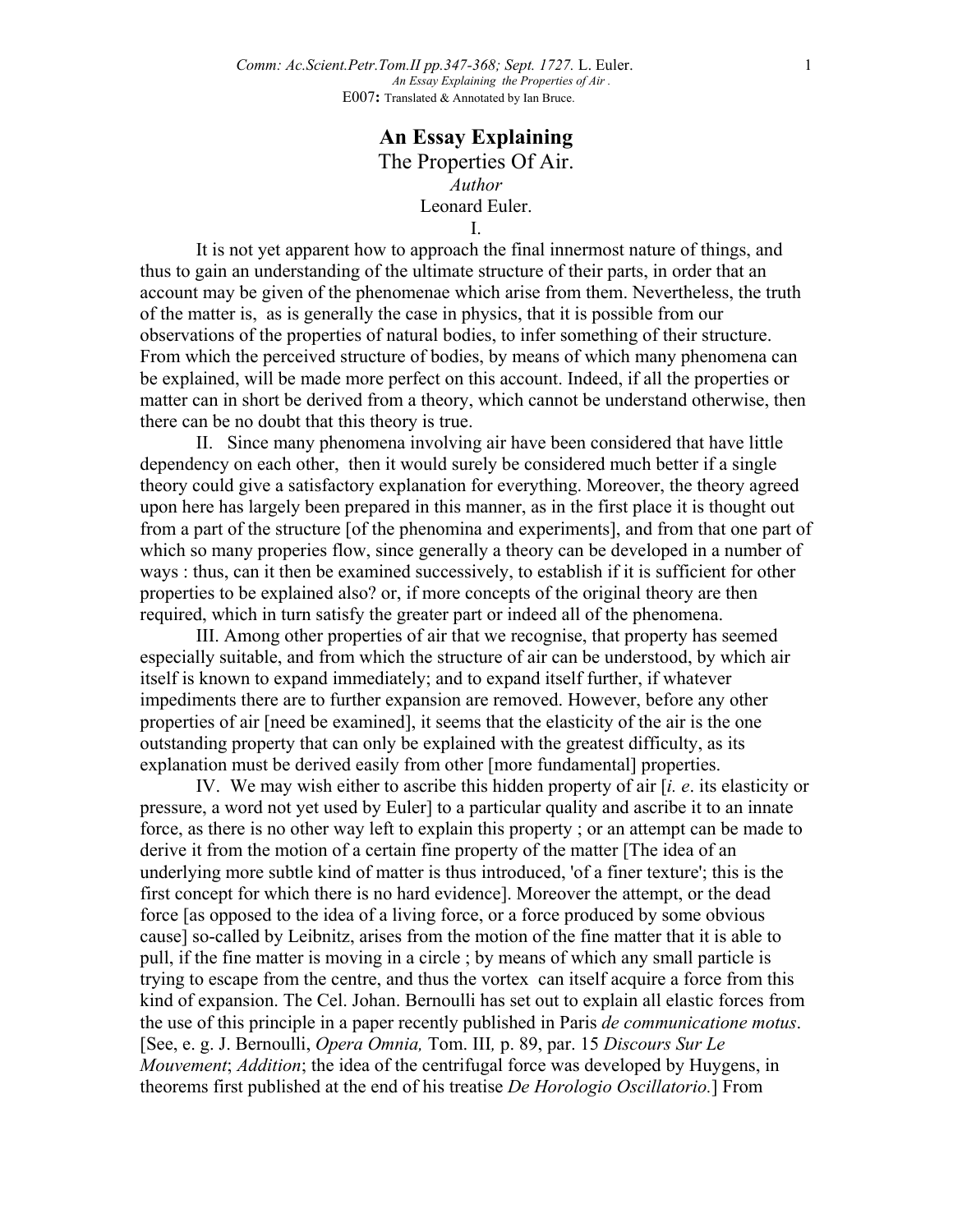which the elastic force is asserted to arise from an application of the centrifugal force to fine matter.

V. Here I will follow this line of argument, as it appears to me that this shall be the most probable cause of the elasticity of the air, and which I submit for examination in this dissertation: [one may ask:] how many of the remaining properties of air are to be explained in a sufficient manner from this fundamental format [of Bernoulli], or how many less, as it may appear to be the case? Whether or not the air can be constituted in this way. If not, then what is a better set of circumstances that could be devised to determine the constitution of air?

VI. Therefore I suppose that the air is constructed from a great quantity of infinitely small spherical vesicles [or minute bubbles surrounded by a permeable elastic skin or membrane ], within which the fine matter is gyrating in the motion of a circle, and the centrifugal force is continuously trying to expand these vesicles and this arrangement [of vesicles] has itself spread to the most remote obstacles.

[Note: There is an attempt to explain pressure in a vesicle as due to a centrifugal force (which we now know to be a pseu-force); Euler and J. Bernoulli may have thought that everyday bubbles could get smaller and smaller and eventually encapsulate the air itself; very small bubbles in the atmosphere are of course very unstable due to the high internal pressure and simply burst or merge into larger stable bubbles. However, to give Euler his due, he considers the arrangement to be a hypothesis, and one that he examines in the following pages, though he becomes less critical rather than moreso, when his theory does not measure up against experimental evidence.]

I suppose again that the small vesicles are covered with a membrane [or skin], which indeed need not be necessary, since small vortices of this kind without membranes can be agreed upon, and yet the two kinds of particles cannot be mixed together. Indeed the one impedes the other that does not wander so far : and yet I suppose the small vesicles have membranes, since the air at no time is so pure as to be absolutely free from water vapour. Moreover it is highly probable that the vapours spread over the air particles like membranes.

VII. Thus it may be agreed upon that the air can consist of an infinite number of the smallest vesicles, the outer crust or shell of which is composed of water with more or less of this, according to the state of the air, and within this membrane the subtile matter gyrates with a certain velocity, which is acceleratedwith other fine matter constantly entering through the pores to the interior, lest the motion is finally used up and disappear. Indeed it can be agreed that heat once accepted is slowly lost, since indeed air becomes rarefied with heat, it follows that the fine matter is more agitated by the motion; and there is evidence that hence with the cessation of heat, the motion of the matter is slowed down. [Thus hot air appears to be associated with the fine matter moving faster]

VIII. It follows from these premises concerning the structure of air that it should expand to the final stage of rarefaction, when there is no known constraint. But with gravity added, matters are resolved otherwise, since gravity is opposed to the elastic force of the air. Indeed when the air above presses upon the air below with its own weight, that below is unable to expand further beyond the limit that its elastic force diminished by the continual expansion is equal to the compressing force of the incumbent air.

IX. Again it is apparent from the conceived constitution of air, that it is not possible to be compressed indefinitely, on account of the specific gravity of the air, which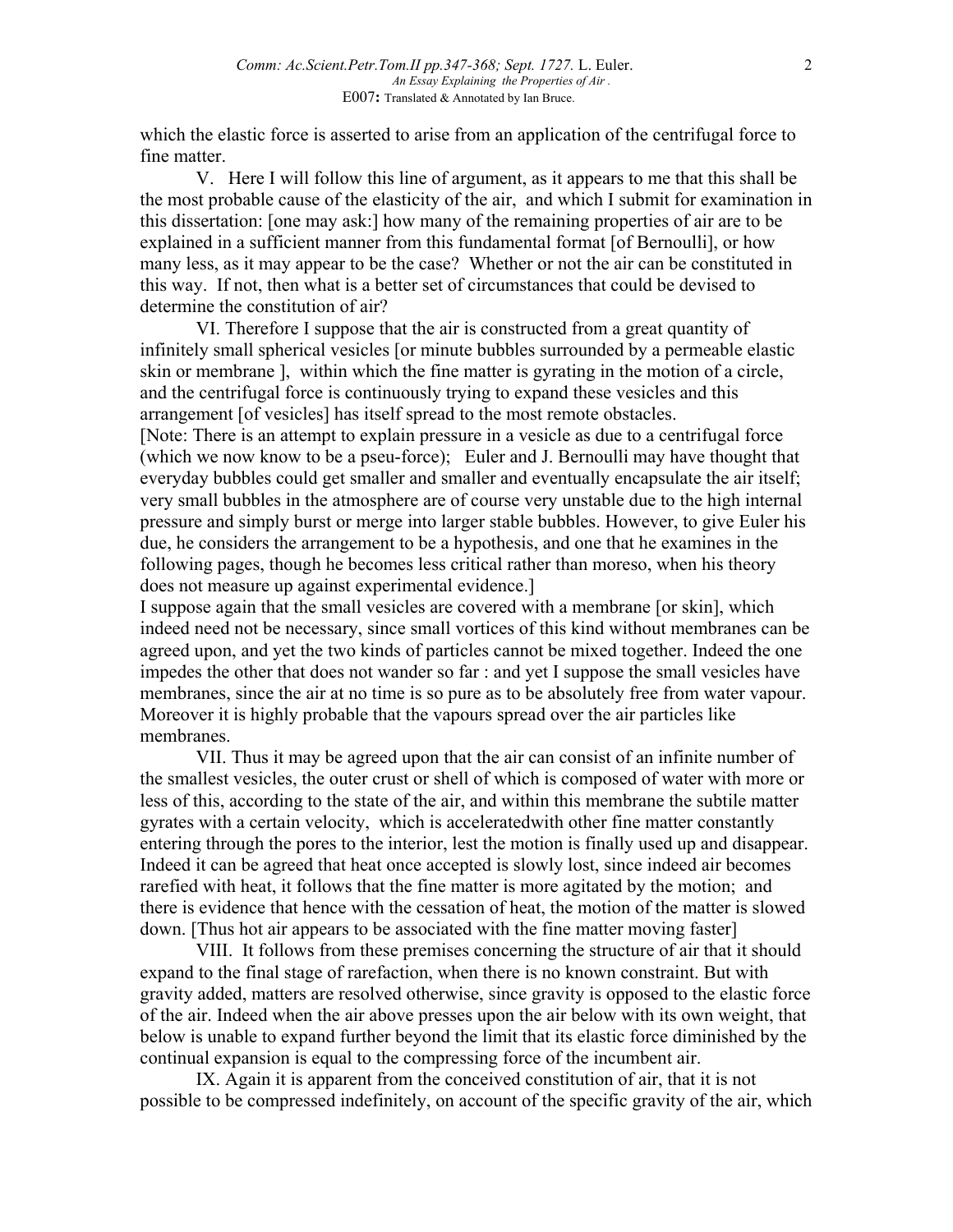would be increased indefinitely. Since in any small vesicle taken with a certain determined amount of the more fine matter, and with that always always adhering to the surface on account of the centrufugal force, it is necessary that a vacuum is left in the centre of the circle ; which should become larger when the air becomes rarer : moreover with the continual compression of the opposed air, that vacuum space is continually diminished, until at last it has vanished completely, beyond which step it will be impossible to compress the air further.

X. Concerning how the vesicle restrains the velocity of the fine matter, it is necessary to assign the same velocity to the individual particles of this, and not [to assume] that the ones which are further from the centre have a greater velocity and likewise to assign a lesser speed for those closer to the centre. Indeed it may be the case, that from this assumption a theory is produced quite contrary to experience : on account of the larger centrifugal force necessary in larger vesicles, for from this theory it can be established that a small vesicle that has been either compressed or expanded should result in the same velocity of the fine matter, as there is nothing that can change it. At this stage there is no concern with retardation of the motion itself, since§ 6 is not concerned with the unchangeability of vesicles, but rather on account of certain resistance touched upon [*i. e.* the heat entering or leaving]. Whereby as the velocity of the fine material does not depend on the distance from the centre, it is necessary that stays constant everywhere.

[Thus, a prediction contrary to Euler's experimental expectations is produced; we note however, that larger water bubbles or vesicles have smaller and not larger pressures than smaller ones in any case.]

XI. Let CAB be an air vesicle [Fig. 1: note that for convenience, figures in the translated part may have extra lengths marked.], as long as it can be compressed, which is hence replete inside with vortices of fine matter. Truly it is surrounded by a membrane of water ADEB, as thus the rest of the space CDE is filled with fine matter. Let AC



 $= g$ , CD = *b*; 1 :  $\pi$  is taken for the ratio of the radius to the periphery [note that in this work, Euler's  $\pi$  is double our  $\pi$ .]; *n* is taken for the specific gravity of the fine matter; and *m* for the specific gravity of the water or membrane. The capacity of the globule  $CAB = \frac{2\pi g^3}{3}$ , and the capacity of the globule  $CDE = \frac{2\pi b^3}{3}$ . Hence the volume of the membrane ADEB =  $\frac{2\pi}{3}$  ( $g^3 - b^3$ ). On account of this, the mass of the fine matter filling the space CDE =  $\frac{2\pi nb^3}{3}$ , and the mass of the membrane =  $\frac{2\pi m}{3}(\frac{g^3-b^3}{2})$ . And these quantities of matter should remain the same in the expansion of the vesicles by whatever force.

XII. *k* can express the height through which a weight can fall to acquire a velocity equal to that of the fine matter. From which in the following way the centrifugal force, or or the force by which the surface of the globule CDE is being pressed, can be found. The variable  $CP = x$  is taken from the centre of the circle, the differential of which  $Pp = dx$ . There will be a spherical shell of thickness P*p* and of radius CP equal to 2π*xxdx*, which if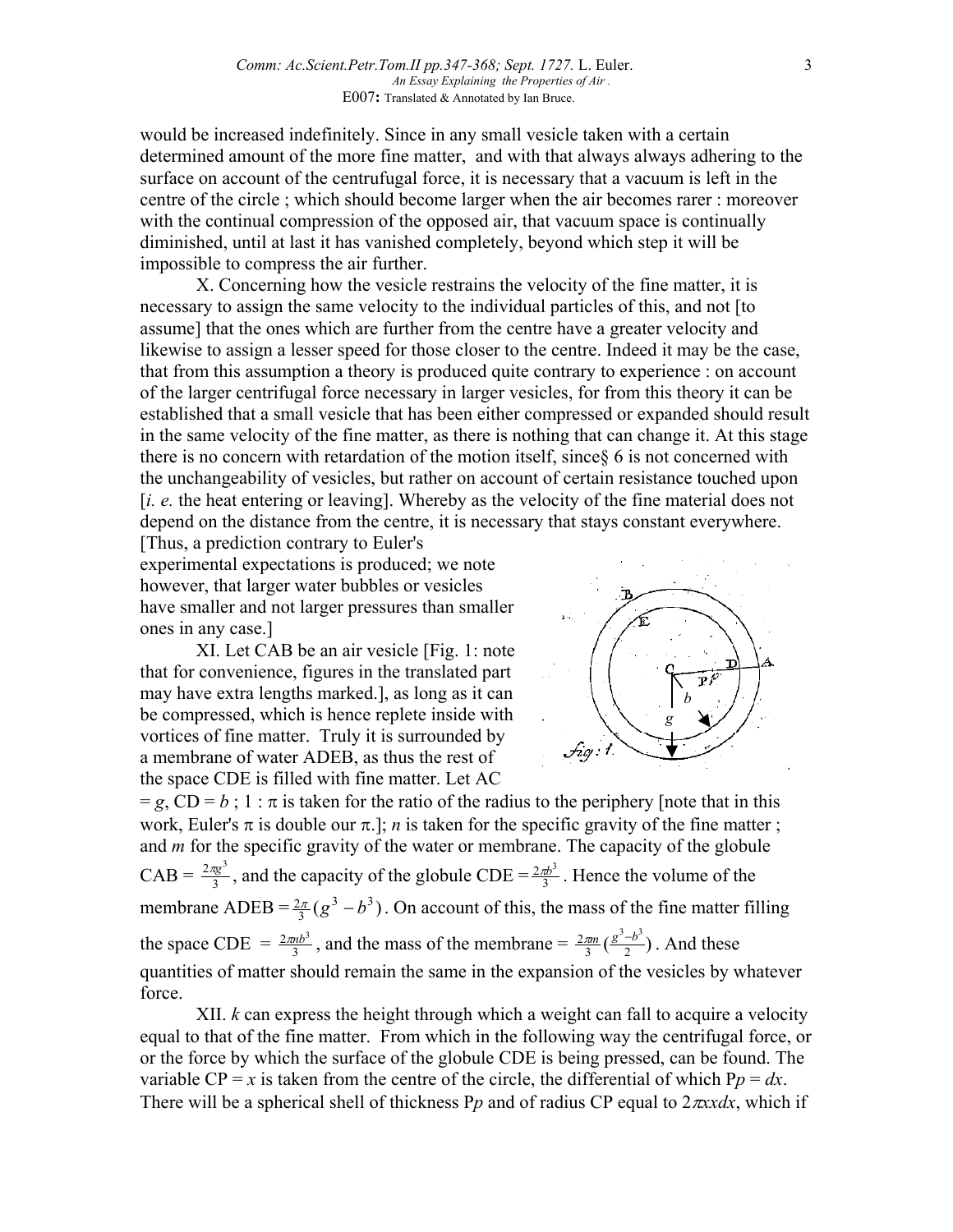taken with the density of the fine matter *n*, gives a mass or weight equal to 2π*nxxdx*. When this matter is gyrating with a velocity acquired from the height  $k$ , [the following ratio:] is made following Huygens: as the radius *x* to twice the height 2*k* is thus equal to the weight of the gyrating matter 2π*nxxdx*, to the weight of the centrifugal force on this membrane, which therefore will be equal to 4π*nkxxdx.* [Thus, in an obvious notation,

$$
v^2 = 2gk
$$
;  $F_g = mg$ ;  $F_c = \frac{mv^2}{r}$ ;  $\frac{F_c}{F_g} = \frac{v^2}{rg}$ ;   
 $F_c = mg$ .  $\frac{2k}{r} = \frac{4\pi r^2 dr \cdot mg \cdot 2k}{r}$ 



→  $4\pi x dx.nk$  in Euler's notation.]

Therefore the integral of this,  $2\pi n kx^2$  will express the centrifugal force of the sphere of radius CP. Consequently the centrifugal force of the vessicle DE will be equal to 2π*nkhh.*

XIII. Now we can consider a vessicle of air CAB spread out in some manner [Fig. 2]: The outer membrane of which ADEB can describe the water film, the middle region DFGE the fine matter gyrating around the centre, and the third or inner region CFG, the empty space or that which can be filled with the least amount of gyrating material. Calling  $AC = a$ ,  $CD = h$ . There will be, by analysing as above, the following set up : the volume of the outer shell or water ADEB =  $\frac{2\pi}{3} (a^3 - h^3)$ . Then the volume of the middle shell of fine matter DFGE =  $\frac{2\pi}{3}$  ( $h^3 - c^3$ ). Moreover the third or total capacity of the whole vessicle will be  $\frac{2\pi}{3}a^3$ . The specific gravity of the air shall be *i*, or the weight of the whole vessicle is  $\frac{2\pi i}{3} a^3$ , which is equal to the sum of the weights of the parts, surely:  $(a^3 - h^3) + \frac{2\pi n}{3} (h^3 - c^3)$  $3(h^3) + 2$  $\frac{2\pi m}{3}(a^3 - h^3) + \frac{2\pi n}{3}(h^3 - c^3)$ . Therefore:  $ia^3 = ma^3 - mh^3 + nh^3 - nc^3$ .

XIV. Since the amounts of both water and fine matter should be equal to these, which were found above in the case of vesicles of the maximum compression, the following equatons are obtained:

$$
\frac{2\pi}{3}(g^3-b^3)=\frac{2\pi}{3}(a^3-b^3)\text{ and }\frac{2\pi}{3}b^3=\frac{2\pi}{3}(h^3-c^3).
$$

On account of which :  $g^3 - b^3 = a^3 - h^3$  and  $b^3 = h^3 - c^3$ . Hence  $h = \sqrt[3]{(a^3 - g^3 + b^3)}$  and  $c = \sqrt[3]{(h^3 - b^3)} = \sqrt[3]{(a^3 - g^3)}$ . If these are substituted in the last equaton of the previous §, it is found that  $ia^3 = mg^3 - mb^3 + nb^3$ . Hence,

$$
b^3 = (ia^3 - mg^3) : (n - m)
$$
. And again

 $h = \sqrt[3]{((i - m + n)a^3 - ng^3 : (n - m)}$  and  $c = \sqrt[3]{(a^3 - g^3)}$ . Hence in this way the letters *b*, *c,* and *h* are excluded from the calculation, denoting the distances of the inner parts from the centre.

[Note: There is almost total ignorance about the kinetic theory of gases at this time, which now provides the true explanation for the phenomena considered; instead an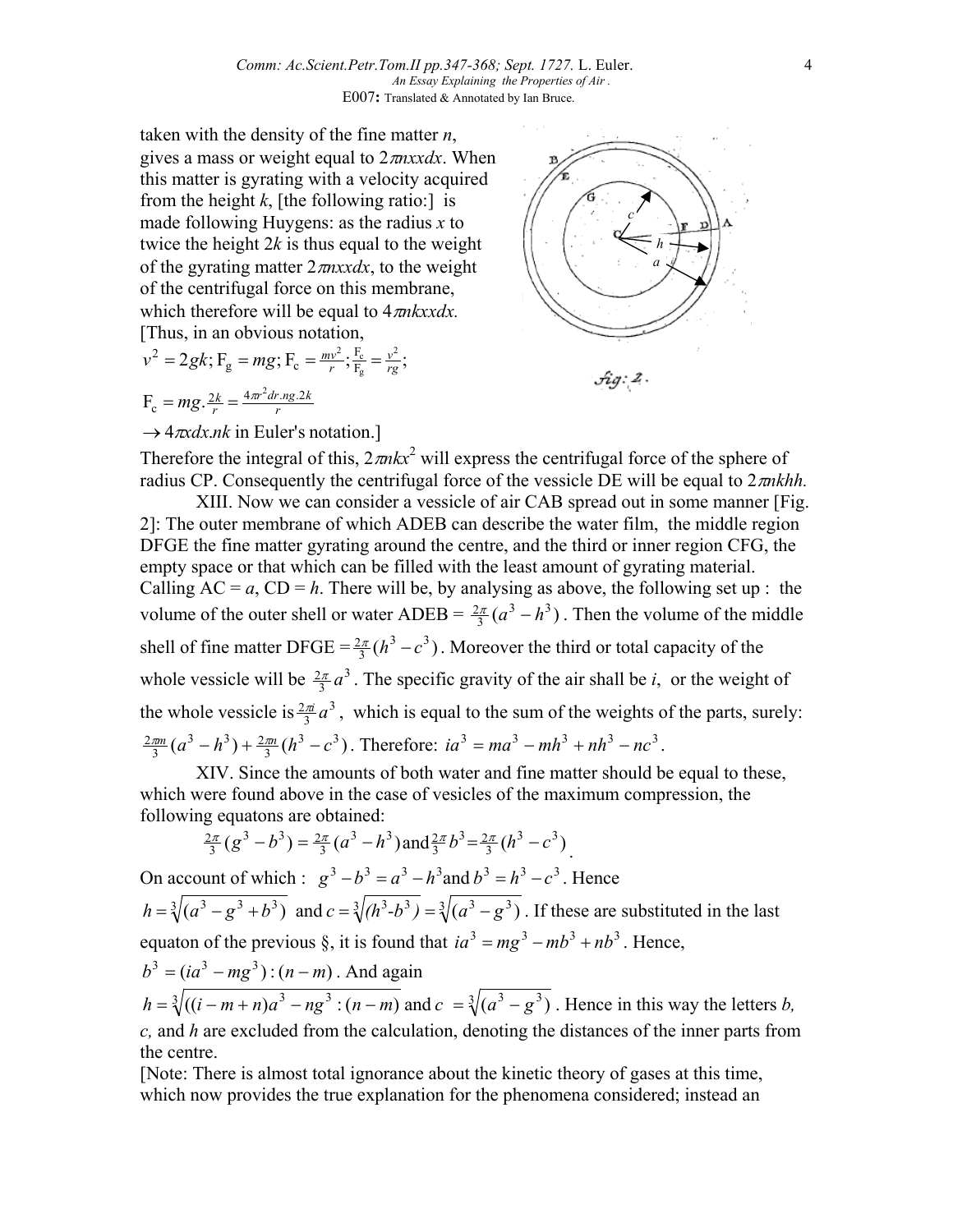elaborate system of vortices of finer matter need to be set rotating within hypothetical vesicles at all angles to insure spherical symmetry - Euler seems to be using cylindrical symmetry to use a problem with spherical symmetry; from which there arises the problem of the central vacuum; and all presented with a total lack of experimental evidence for such structures. One wonders if Euler is trying to justify the theory; it was, after all the brainchild of his mentor, Johan. Bernoulli, set out with all the dignity and trappings of a true theory.]

XIV. The centrifugal force of the gyrating fine matter in the space DFGE with a velocity derived from the altitude *k* found in §11 can be found in this manner : The centrifugal force for a full globe of matter of radius *x* has been found to be equal to 2π*nkxx*. Whereby should whole space CDE be filled with fine matter, the centrifugal force of this becomes equal to 2π*nkhh*, from which if taken away, the centrifugal force of the matter in the space CFG , which is equal to 2π*nkcc,*then there will remain the centrifugal force of the fine matter gyrating in the space FDEG, the amount of which will therefore be equal to  $2\pi n k(hh - cc)$  and with the values found in §13 put in place instead of h and c, this will be equal to  $2\pi nk \left[ \left( \frac{(i-m+n)a^3-ng^3}{n-m} \right)^{\frac{2}{3}} - \left( a^3 - g^3 \right)^{\frac{2}{3}} \right]$ . By putting  $h^3 = pg^3$ ,  $\sin \alpha^3 = mg^3 - mh^3 + nh^3$ , then  $ia^3 = (m - mp + np)g^3$ . Hence  $g^3 = ia^3$ :  $(m - mp + np)$ . Thus, the weight equivalent to the centrifugal force is equal to :  $2\pi nkaa[(\frac{m-i+pi-mp+pn}{m-pm+pn})^{\frac{2}{3}}-(\frac{m-pm+pn-i}{m-pm+pn})^{\frac{2}{3}}]=\frac{2\pi nkaa}{\sqrt[3]{(m-pm+pn)^2}}(\sqrt[3]{(m-i+pi-pm+pn)^2}-\sqrt[3]{(m-pm+pn-i)^2})$ 2  $\frac{1}{2} \cdot \left( \frac{m - i + pi - mp + pn}{m - pm + pn} \right)^{\frac{2}{3}} - \left( \frac{m - pm + pn - i}{m - pm + pn} \right)^{\frac{2}{3}} \left[ \frac{2 \cdot mkaa}{\sqrt{(m - p m + pn)^2}} \left( \sqrt[3]{(m - i + pi - pm + pn)^2} - \sqrt[3]{(m - pm + pn - i)} \right]$ *m pm pn m pm pn i*  $\frac{m-i+pi-mp+pn}{m-pm+pn}$  $\Big(\frac{m-pm+pn-i}{m-pm+pn}\Big)^{\frac{2}{3}}\Big] = \frac{2\pi nkaa}{\sqrt[3]{(m-pm+pn)^2}} \left(\sqrt[3]{(m-i+pi-pm+pn)^2} - \sqrt[3]{(m-pm+pn+pn)^2} \right)$  $\pi nkaa\left[\left(\frac{m-i+pi-mp+pn}{m-pm+pn}\right)^{\frac{2}{3}}-\left(\frac{m-pm+pn-i}{m-pm+pn}\right)^{\frac{2}{3}}\right]=\frac{2\pi}{\sqrt{m-n}}$ 

XVI. Since the formula for the centrifugal force is put into effect, as the air vesicles may themselves be trying to expand, this force will be equal to the elastic force of the air; therefore from the equation found, the size of the elastic force of the air can be found. Truly, with this formula in place at any rate, it may be appropriate to follow up the first law, by which the elastic force of the air of different fluid densities and for which steps in the speed may be changed, as the constant factor  $2\pi n$  can be ignored, and the elastic force of air shall be as :

$$
\frac{kaa}{\sqrt[3]{(m-pm+pn)^2}} \left( \sqrt[3]{(m-i+pi-pm+pn)^2} - \sqrt[3]{(m-pm+pn-i)^2} \right)
$$
. Moreover, since  
\n
$$
ia^3 = (m-pm+pn)g^3
$$
, I put g in place of a in the computation, in order that this constant  
\ncan disappear: Therefore  $aa = \frac{g}{\sqrt[3]{(\frac{m-pm+pn}{n})^2}}$ , from which by substitution the elastic

can disappear; Therefore  $aa = gg \sqrt[3]{(\frac{m-pm+p}{i})^2}$ , from which by substitution the elastic force will be as [where the constant term  $g^2$  is ignored]:

 $\left(\sqrt[3]{\left(\frac{m-i+pi-pm+pn}{i}\right)^2 - \sqrt[3]{\left(\frac{m-i-pm+pn}{i}\right)^2}}\right)$ *m i pm pn*  $k(\sqrt[3]{(\frac{m-i+pi-pm+pn}{i})^2} - \sqrt[3]{(\frac{m-i-pm+pn}{i})^2})$ . Therefore from the parts remaining, the elastic force of the air is as the altitude *k*, the velocity of the fine matter gyrating in the vesicles being compressed by the incumbent weight [of the atmosphere].

XVII. Truly when the elastic forces of the air are compared between themselves, it shall be by examining the expansive force acting on the same base. On account of which, in order that I can show the measure of the elastic force of the air in the customary way, it is necessary that I can investigate the pressing of the air on a given base. Now, up to this point, concerning the measurements that I have related, they have not been square, since the total force acting on the air globule has been computed, and which therefore acts on a much larger base, when the vesicle has been extended more. Moreover, these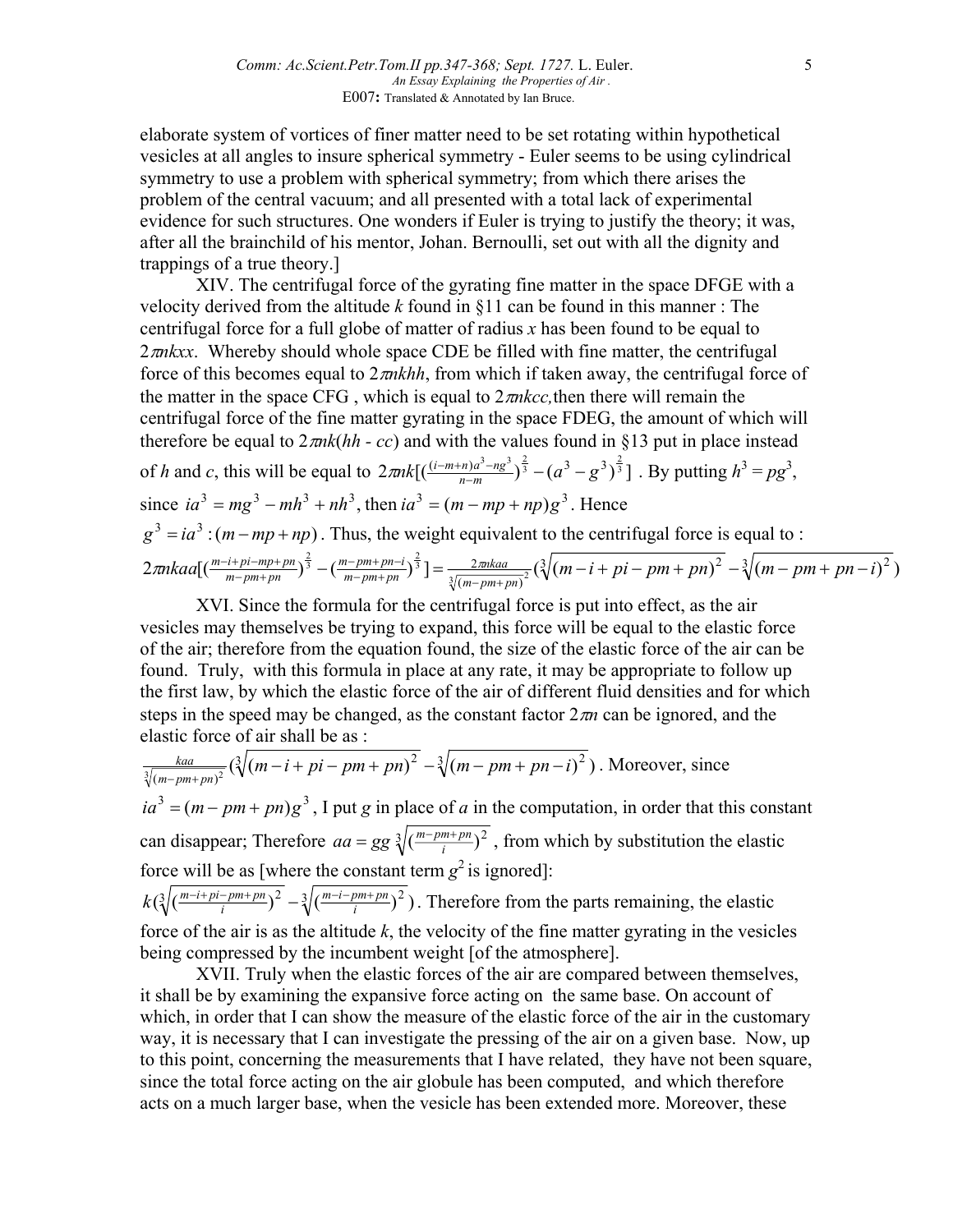bases are as the squares of the radii of the vesicles. And also the elastic forces are in proportion to these. On account of which a constant radius *e* of a certain sphere may be taken, and thus the elastic force of the air found in the preceeding paragraph, to the force acting on the given base [area] shall be as  $a^2$  to  $e^2$ . Hence it is required that the preceeding formula is multiplied by  $e^2$  :  $a^2$ , that is [*i. e.* to reduce the force to the standard area] :

 $a^2 = gg\sqrt[3]{(\frac{m-pm+p_n}{i})^2}$ . On account of which by absolute division, and by throwing away  $e^2$  and  $g^2$  as constants, the absolute elastic force of the air is obtained, which will be as :  $\left(\sqrt[3]{\left(\frac{m-i+pi-pm+pn}{m-pm+pn}\right)^2} - \sqrt[3]{\left(\frac{m-i-pm+pn}{m-pm+pn}\right)^2}\right)$ *m i pm pn*  $k(\sqrt[3]{(\frac{m-i+pi-pm+pn}{m-pm+pn})^2} - \sqrt[3]{(\frac{m-i-pm+1}{m-pm+1})^2}$  $\frac{-i + pi - pm + pn}{m - pm + pn}$  $\Big)^2 - \sqrt[3]{\big(\frac{m - i - pm + pn}{m - pm + pn}\big)^2}$ .

XVIII. The water film part of the vesicle can vanish; then  $g = b$  and therefore *p* = 1. On account of which the elastic force in this case will be  $k(\sqrt[3]{1} - \sqrt[3]{(\frac{n-i}{n})^2})$  or on multiplication by the constant term  $\sqrt[3]{n^2}$ , it will be as  $k(\sqrt[3]{n^2} - \sqrt[3]{(n-i)^2})$ . [Recall that *n* is the density of the fine matter, and *i* the density of the air; essentially, Euler has produced an equation of state for these variables, in which *k* is related to the velocity squared of the fine matter, corresponding to an absolute temperature.] The velocity or *k* is put constant, in order that the elasticity law for air alone is obtained for different condensations, then the elastic force will be as  $(\sqrt[3]{n^2} - \sqrt[3]{(n-i)^2})$ . And hence I consider the following consequences. If the state of the air comes close to the maximum condensation, then *n - i* is as near as not equal to zero, hence the elastic force in this case  $\sqrt[3]{n^2}$  *i. e.* this will be constant. Hence for air now strongly compressed, the elasticity does not perceptibly change.

XIX. If [the air density] *i* is made very small with respect to *n* [density of the fine matter] itself, or if the density of the air to the density of the fine matter were to have a very small ratio, then  $(n - i)^{\frac{2}{3}} = n^{\frac{2}{3}} - \frac{2}{3}n^{\frac{-1}{3}}i$  $(n - i)^{\frac{2}{3}} = n^{\frac{2}{3}} - \frac{2}{3}n^{\frac{-1}{3}}i$ . Hence with the air made very rare, the elasticity will be as the density of the air. Wherever we may observe the natural air around however this may be compressed, the elasticity increases in almost the same ratio, and there is no doubt that our air is much rarefied with respect to the fine matter, and that the ratio of the specific gravity of air to the specific gravity of the fine matter is extremely small.

XX. But yet when that absolutely cannot be disregarded. I say that it is necessary

| $A$<br>$P12$<br>$\begin{array}{c}\n\mathbf{I} \mathbf{I} \frac{1}{2} \\ \mathbf{I} \mathbf{I} \\ \mathbf{IO} \frac{1}{2} \\ \mathbf{IO} \mathbf{O} \frac{1}{2} \\ \mathbf{O} \mathbf{I} \mathbf{O} \mathbf{I} \frac{1}{2} \\ \mathbf{I} \mathbf{I} \mathbf{I} \mathbf{I} \mathbf{I} \mathbf{I} \frac{1}{2} \\ \mathbf{I} \mathbf{I} \mathbf{I} \mathbf{I} \mathbf{I} \mathbf{I} \mathbf{I} \mathbf{I} \frac{1}{2} \\ \mathbf{I} \mathbf{I} \$<br>10<br>12 | B<br>o<br>$\frac{1}{16} \frac{1}{6} \frac{1}{16} \frac{1}{16} \frac{1}{16} \frac{1}{16} \frac{1}{16} \frac{1}{16} \frac{1}{16} \frac{1}{16} \frac{1}{16} \frac{1}{16} \frac{1}{16} \frac{1}{16} \frac{1}{16} \frac{1}{16} \frac{1}{16} \frac{1}{16} \frac{1}{16} \frac{1}{16} \frac{1}{16} \frac{1}{16} \frac{1}{16} \frac{1}{16} \frac{1}{16} \frac{1}{16} \frac{1}{16} \frac{1}{$<br>$\overline{2}$<br>46<br>7 | $\begin{smallmatrix} \mathbf{A}\ 8\ 7\frac{1}{2} \end{smallmatrix}$<br>$762$<br>$653$<br>$531$<br>$531$ | $\frac{1}{1} \frac{1}{3} \frac{1}{3} \frac{1}{6} \frac{3}{3} \frac{3}{6} \frac{1}{1} \frac{3}{6} \frac{1}{3} \frac{1}{6} \frac{1}{3} \frac{1}{6} \frac{1}{3} \frac{1}{6} \frac{1}{3} \frac{1}{6} \frac{1}{3} \frac{1}{6} \frac{1}{3} \frac{1}{6} \frac{1}{3} \frac{1}{6} \frac{1}{3} \frac{1}{6} \frac{1}{3} \frac{1}{6} \frac{1}{3} \frac{1}{6} \frac{1}{3} \frac{1}{6} \frac{1}{3} \frac{$<br>$\frac{15}{17}$<br>21<br>25<br>25<br>29<br>32<br>34<br>37 |  | $4444$<br>$4437$<br>$3337$<br><br><br><br><br><br><br><br><br><br><br><br><br><br><br><br><br><br><br><br> | в<br>$\frac{9}{16}$<br>41<br>45<br>$48$<br>538<br>58<br>53<br><u>ーマーマーマーマーマーマーマーマーマーマーマーマーマーマーマーマー</u><br>71888 |
|-----------------------------------------------------------------------------------------------------------------------------------------------------------------------------------------------------------------------------------------------------------------------------------------------------------------------------------------------------------------------------------------------------------------------------------------------------------|------------------------------------------------------------------------------------------------------------------------------------------------------------------------------------------------------------------------------------------------------------------------------------------------------------------------------------------------------------------------------------------------------------------|---------------------------------------------------------------------------------------------------------|-----------------------------------------------------------------------------------------------------------------------------------------------------------------------------------------------------------------------------------------------------------------------------------------------------------------------------------------------------------------------------------------------------------------------------------------------------------|--|------------------------------------------------------------------------------------------------------------|-----------------------------------------------------------------------------------------------------------------|
|-----------------------------------------------------------------------------------------------------------------------------------------------------------------------------------------------------------------------------------------------------------------------------------------------------------------------------------------------------------------------------------------------------------------------------------------------------------|------------------------------------------------------------------------------------------------------------------------------------------------------------------------------------------------------------------------------------------------------------------------------------------------------------------------------------------------------------------------------------------------------------------|---------------------------------------------------------------------------------------------------------|-----------------------------------------------------------------------------------------------------------------------------------------------------------------------------------------------------------------------------------------------------------------------------------------------------------------------------------------------------------------------------------------------------------------------------------------------------------|--|------------------------------------------------------------------------------------------------------------|-----------------------------------------------------------------------------------------------------------------|

to take not only the first two terms, but three terms of the series  $(n-i)^{\frac{2}{3}}$  are to be converted, which will show well enough the observed variations. Hence with this agreed upon, we have 2 1  $(n-i)^{\frac{2}{3}} = n^{\frac{2}{3}} - \frac{2}{3}n^{\frac{-1}{3}}i - \frac{1}{9}n^{\frac{-4}{3}}i^2$ .

9 3 And hence the elastic force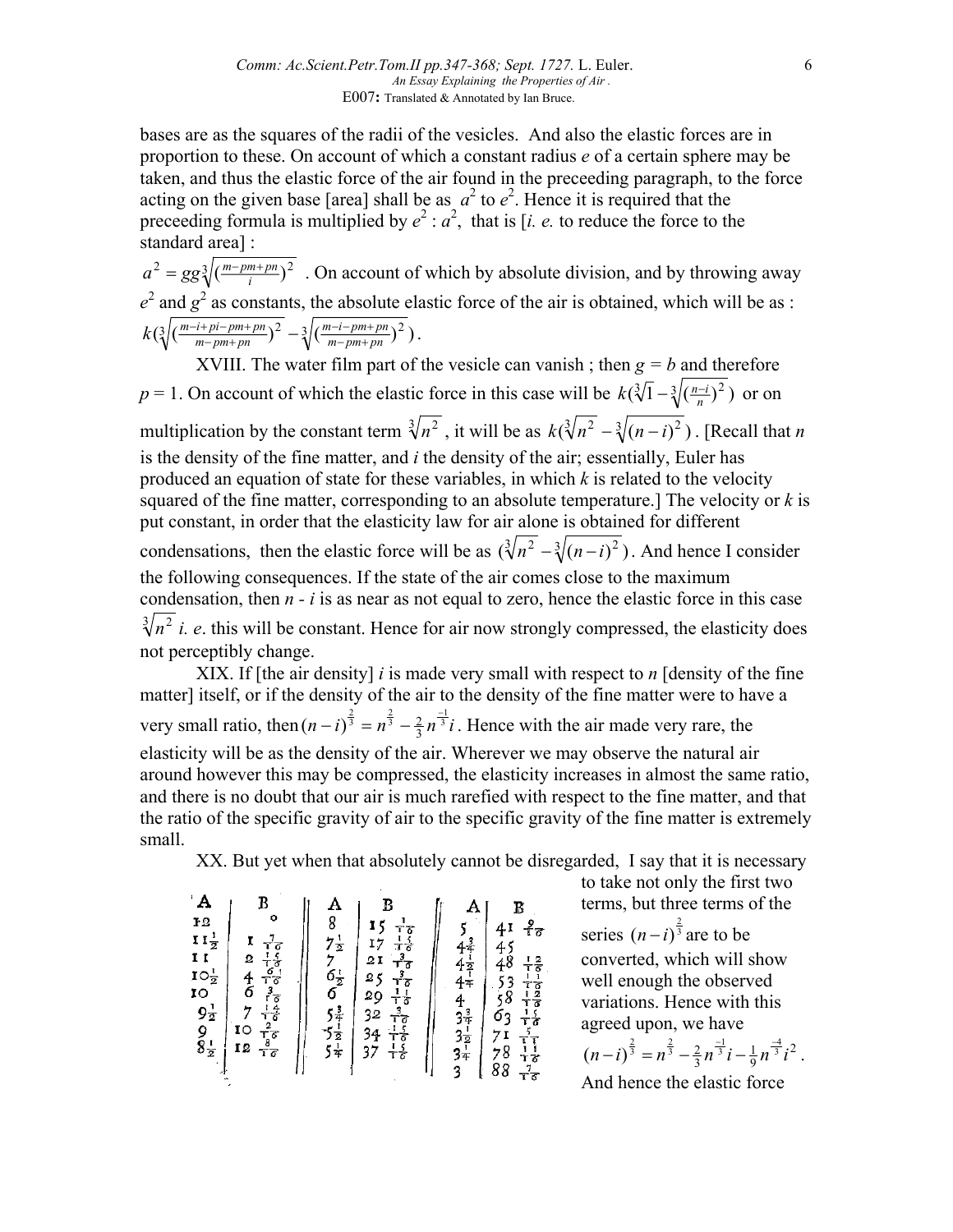will be as  $\frac{2}{3}n^{\frac{-1}{3}}i + \frac{1}{9}n^{\frac{-4}{3}}i^2$  or on multiplication by  $9n^{\frac{4}{3}}$ , as  $6ni + i^2$ . The elastic force is called *v* and it can become  $fv = 6ni + ii$ . [Where *f* is a constant of proportionality relating the density to the pressure *v.*] From this equation with the help of experiments, which have been investigated by Boyle, concerning the increment of the elastic force of air with the continual increase in compression, from which the ratio *n : i* can be found. From which the limiting point and maximum density can be understood, to which the air can be compressed.

XXI. I have considered that the Boyle experiments here transcribed are consulted, since it may be permitted to infer the density or the specific gravity of the fine material from these, and what ratio to the air it might have. Initially air fills the volume of a tube 12 English inches long, and afterwards truly it is compressed by a column of mercury, the heights of mercury that has flowed into the tube and air are shown in the following table: the first column A indicates the interval of air in the tube, and the other B the height of the mercury compressing the air : these truly are expressed in English inches.

XXII. Therefore this little tube shows a column of mercury that reduces the volume of air into the given interval by its own weight. Truly not only this weight compresses the air, but also the weight of the atmosphere above must be added to it, which acts on the air along with the mercury. Therefore since the sum of the weight of the mercury and the atmosphere shall the that force by which the air is compressed, it is equal to the elastic force of the air. Hence, if the height of a column of mercury equal to the weight of the atmosphere is added to the the numbers in column B of the table, which Boyle himself observes to be  $29\frac{1}{8}$  inches, then the relation between the density of the air and the elasticity is obtained. But since for this result to be accurate, the most exact height of mercury that is in equilibrium with the atmosphere must be observed, and this is

a task fraught with much difficulty: I might prefer to chose  $29\frac{1}{8}$  inches for the altitude from the numbers given in experiments themselves, when the number of these was sufficiently plenty, in order to deduce the weight of the atmosphere : but since to do that the most accurate experiments are required, (which for the present are unable to be had ) I am obliged to retain the height  $29\frac{1}{8}$ .

XXIII. But the densities are reciprocally as the volumes of the same mass of air; the volumes are truly shown by the first column A. Hence, the densities are as the reciprocals of the numbers of column A. Therefore if the density of air is put in its natural state as 1; the remaining densities will be obtained if the number 12 is divided by the corresponging numbers of column A. Then the elasticities, as we see, are as the numbers of the second column B increased by the number  $29\frac{1}{8}$ . Since truly  $fv = 6ni + ii$ , and from observations produced in any case both *v* and *i* are given, the letters *f* and *n* can be determined; that can be best done from any two experiments. The first experiment is taken to determine the letter  $f$ ; and  $i=1$  and  $v=$  $29\frac{1}{8}$ , hence  $29\frac{1}{8}f = 6n + 1$ . Therefore  $f = \frac{48n+8}{233}$ . 8 1  $\frac{1}{8}$ , hence  $29\frac{1}{8}f = 6n + 1$ . Therefore  $f = \frac{48n+8}{233}$ . With this value substituted in the equaton

we have :  $48nv + 8v = 1398ni + 233ii$ , consequently  $n = \frac{8v - 233ii}{1398i - 480v} = \frac{233ii - 8v}{480v - 1398i}$ .  $1398 i - 480$  $8v - 233$ *v i ii v*  $n = \frac{8v - 233ii}{1398i - 480v} = \frac{233ii - 480v}{480v - 13}$  $=\frac{8v-233ii}{1398i-480v}$ 

XXIV. Hence, in order that *n* can be found, it is required to add some other experimental results. Therefore the final row is taken, and for this  $i = 12:3 = 4$ , and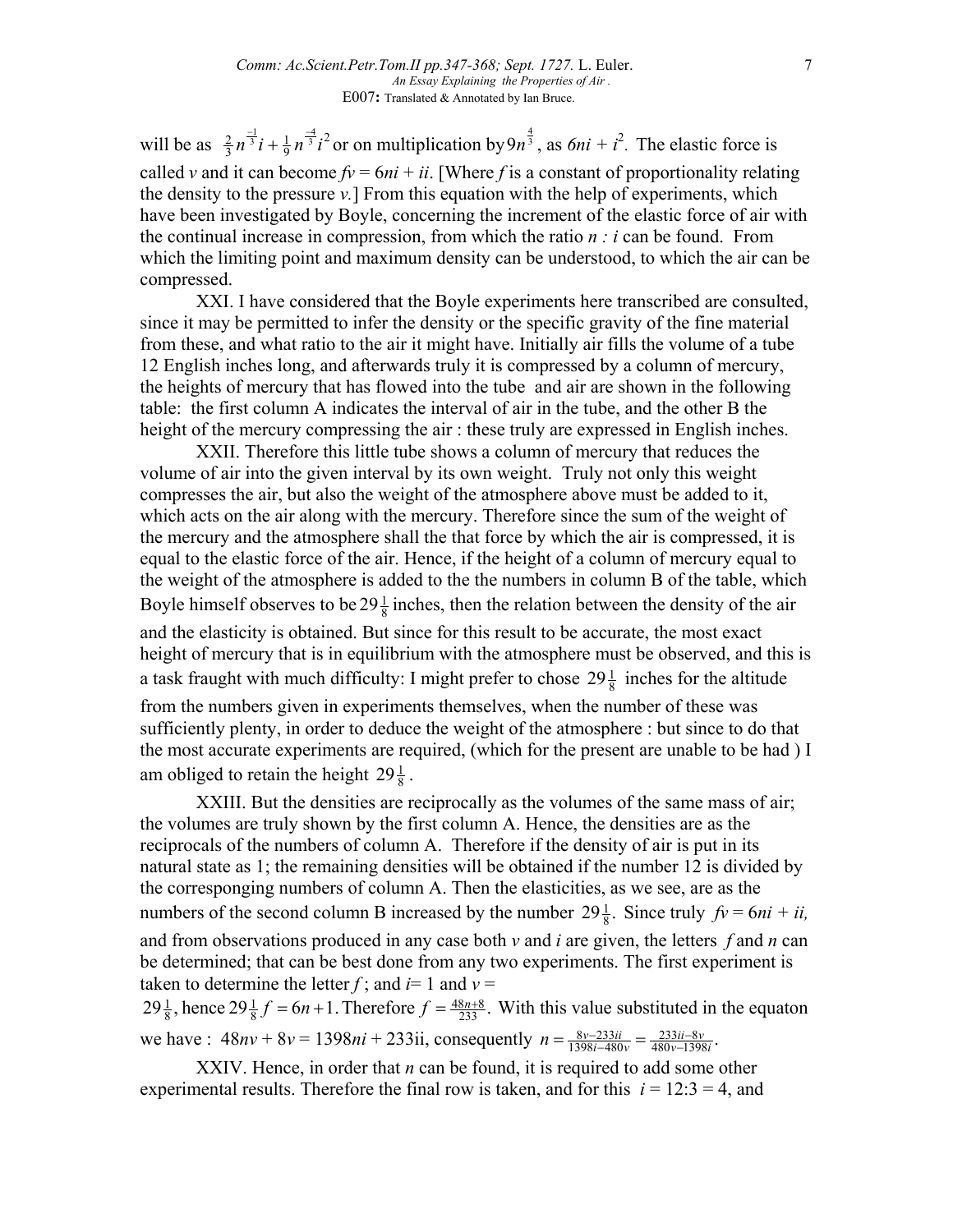$88\frac{7}{16} + 29\frac{1}{8} = 117\frac{9}{16}$ . 8 1  $v = 88\frac{7}{16} + 29\frac{1}{8} = 117\frac{9}{16}$ . Hence,  $n = \frac{940\frac{1}{2} - 3728}{5592 - 5643} = \frac{2785}{51}$ 5592 5643  $n = \frac{940 \frac{1}{2} - 3728}{5592 - 5643} = \frac{2785}{51}$ ; hence  $n = 54.64$ . In order that it may be apparent, the extent to which experiments agree or disagree between themselves, that in which the air is reduced to a third of its space is taken. Hence, therefore,  $i = 3$ , and  $58\frac{12}{16} + 29\frac{2}{16} = 87\frac{7}{8}$ . 16 2  $v = 58\frac{12}{16} + 29\frac{2}{16} = 87\frac{7}{8}$ . Hence we find  $n = \frac{2097 - 703}{4218 - 4194} = \frac{1394}{24} = 58\frac{1}{12}$ . 24 1394  $n = \frac{2097 - 703}{4218 - 4194} = \frac{1394}{24} = 58 \frac{1}{12}$ . But the experiment for which the air is only twice as dense is shown to have a value for *n* a little more than 17 than the value shown [it is in fact equal to 65.73]. From which huge discrepancies it can be understood how little accuracy these experiments have. By taking a number of steps, enough can be collected. [Rather than discarding the theory!]

XXV. Moreover I have observed that the calculation can be put in place from the remaining experiments, that where the air is less compressed, a smaller value of *n* is found. From which it can be understood, by ignoring the numbers in the rest of the table, either the height of the mercury equal to the height of the atmosphere was not taken with enough accuracy, or the tube was exceedingly narrow, so that it was not easy for the mercury to descend in it. The former can hardly be given credit : but the latter is more plausible since some deformation is involved in the measurements : Hence it can be concluded, that the mercury has not fallen successively, but appears to fall in jumps. There is the same unconformity with Boyle's experiments when we turn to the rarefaction of air, hence I have been unwilling to conclude anything : but I will defer a fuller judgement concerning the density of the finer matter for the time being, either until more accurate experiments come to hand, or there will be free time to set up the experiment itself.

XXVI. Moreover, so that it can be put clearer to the eye, by which law the elasticity of the air increases with density, the whole thing can be represented by a geometric figure. With the film of water ignored, it has been found that the elastic force of the air is proportional to  $\sqrt[3]{n^2} - \sqrt[3]{(n-i)^2}$ : Hence it is apparent, that it can be set out by the following cubic parabola parabolam cubicalem secundam. Let AMC be the cubic parabola on the axes AB [Fig.3], in which the extended



line PM will be taken to the two thirds power of the abscissa AP. Put  $AB = n$  and with the applied line BC erected, CD is drawn parallel to the axis. I say that if on that line, CQ is taken equal to *i*, then the corresponding applied line QM represents the elastic force of the air. For QM = BC - PM. But BC is as  $\sqrt[3]{AB^2}$  or  $\sqrt[3]{n^2}$ , and PM as  $\sqrt[3]{AP^2}$ , or, as AP = AB - BP,  $(CQ) = n - i$ , then P is as  $\sqrt[3]{(n-i)^2}$ . Hence since QM is as  $\sqrt[3]{n^2} - \sqrt[3]{(n-i)^2}$  it is apparent that the elasticity of the air is proportional to this quantity itself.

XXVII. If that rule is accepted, by which the elastic forces of the air are put in the ratio of the densities; From this figure it will be apparent how much that departs from the truth, if this theorem is considered to be true as follows. The line CMR is drawn through the points C and M, cutting the perpedicular AD drawn from A on AB in R; this line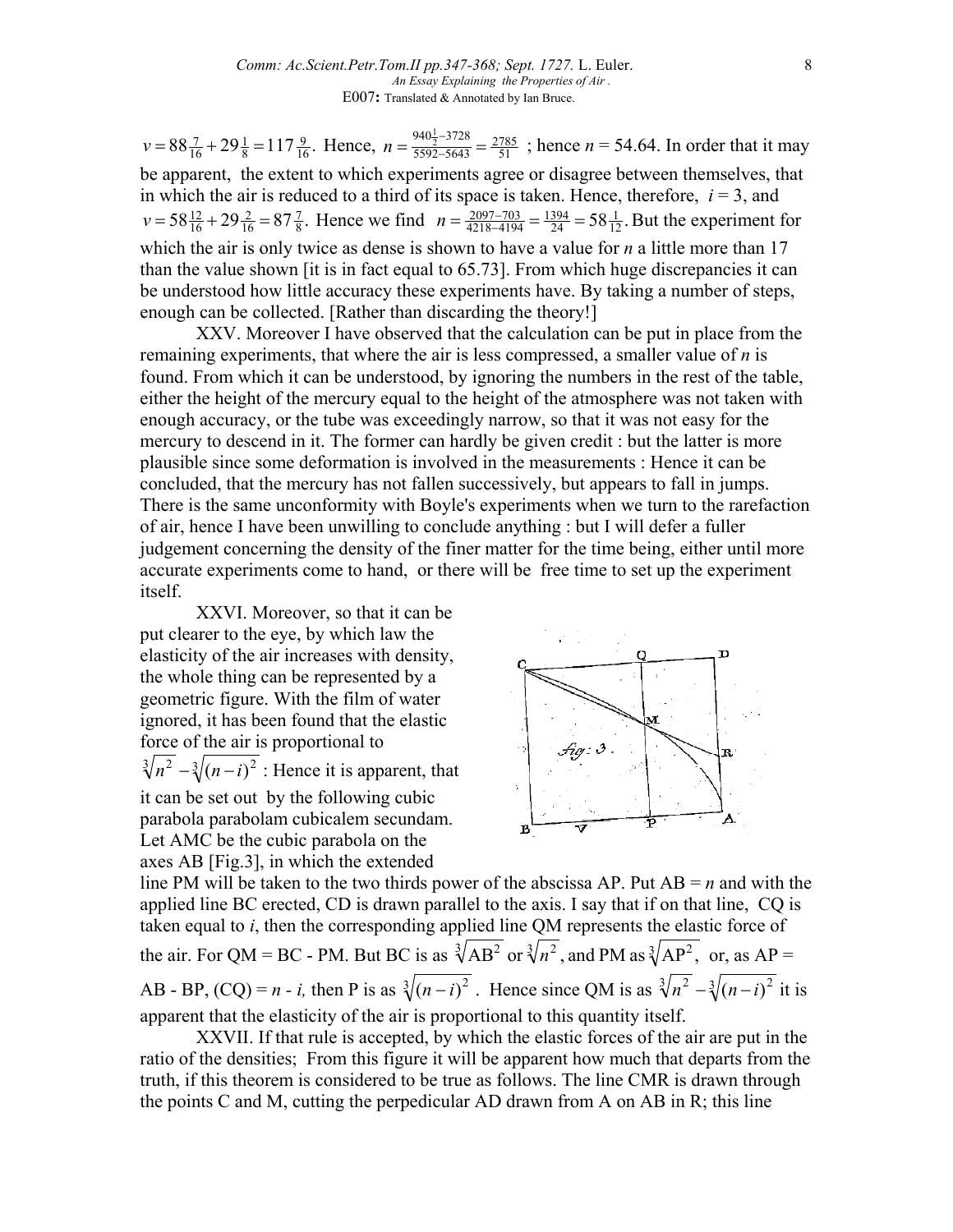expresses by its distances from CD the elastic forces following that rule of the air corresponding to the compression on the line CD. Therefore if QM denotes the natural elastic force of the air, this rule will show the elastic force for compressions that are just smaller or for rarefactions which are just larger, while either rules attribute nothing for air of infinite rarefaction. [The linear approximation.]

XXVIII. If certainly the ratio that *n* has to *i* can be agreed upon, it is possible to designate by how much this rule deviates in some case from the truth : With air present, the maximum elastic force is certainly AD, or the ratio is AD : QM. On account of this reduction I put the leap  $n : i = q : 1$ ; and then  $n = qi$ , and hence the elastic force QM will be as  $\sqrt[3]{qi^2} - \sqrt[3]{(qi - i)^2}$ , as divided by the constant  $\sqrt[3]{i^2}$ , the elastic force of normal air will be as  $\sqrt[3]{q^2} - \sqrt[3]{(q-1)^2}$ . Some other level of compression is considered, for which the density shall be to normal air as *s* to 1. This density will be *si,* and thus the corresponding elastic force will be  $\sqrt[3]{qi^2 - \sqrt[3]{(qi - si)^2}}$ , this will therefore be as  $\sqrt[3]{q^2 - \sqrt[3]{(q - s)^2}}$ . Hence it follows, the elastic force of normal air is to the elastic force of air with densities around *s* as 1 to  $\frac{\sqrt[3]{q^2 - \sqrt[3]{(q-s)^2}}}{\sqrt[3]{a^2 - \sqrt[3]{(a-1)^2}}}$  $(q-1)$  $(q-s)$  $-\sqrt[3]{(q -\sqrt[3]{(q \frac{q^2-\sqrt[3]{(q-s)^2}}{q^2-\sqrt[3]{(q-1)^2}}$ , but following the common rule it is required to be as 1 to *s*, if *s = q* then DR = *q*.QM, and AD =  $\frac{\sqrt[3]{q^2}}{\sqrt[3]{(q-1)^2}}$  QM  $q^2 - \sqrt[3]{(q-1)}$ *q*

Whereby truly if  $q$  is much greater than 1, then  $\sqrt[3]{q^2 - \sqrt[3]{(q-1)^2}} = \frac{2}{3\sqrt[3]{q}}$ ; and thus AD =

 $\frac{3}{2}q$  .QM. This rule never departs from the truth by more than half.

XXIX. With the elastic force known for a given step for some compression, then the density of the air should be found for any given altitude. Since indeed the normal air is compressed by the weight of the incumbent air, it is necessary that, as higher altitudes are ascended, the air becomes rarer on account of the diminution of the weight of the air. For the air everywhere has expanded, since the force



[due to the incumbent weight] compressing it is equal to the elasticity. Therefore the curve BMV shall be a scale of the density of air [Fig.4], the applied line PM of which expresses the density of air at the altitude P. A shall be that place, for which the density of air is a maximum, and thus where  $AB = n$ . Some place P is is taken, the height AP of which above A is called *x*; truly the density there is  $PM = y$ , there the elastic force of the air is as  $\sqrt[3]{n^2} - \sqrt[3]{(n-y)^2}$ , which is proportional to the compression arising from the air above PT. The pressing forces are moreover as the densities and the altitudes jointly: On account of which the pressing of the air above [*i. e.* the pressure] is as the area MPTV i.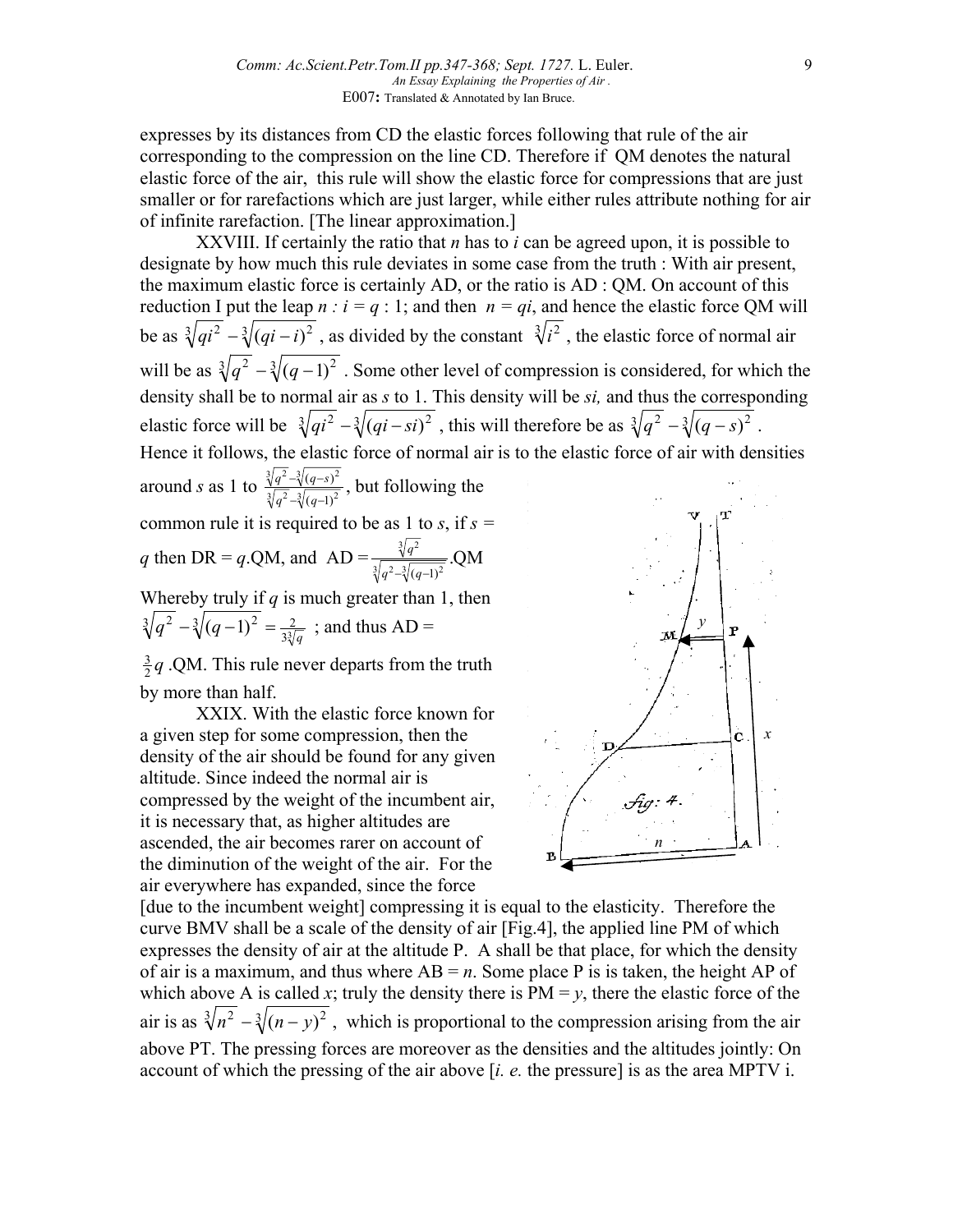e. as  $-\int ydx$ . And thus : *a* $\int ydx = \sqrt[3]{n^2 - \sqrt[3]{(n-y)^2}}$ , hence  $aydx = \frac{2dy}{3\sqrt[3]{(n-y)}}$  $aydx = \frac{2dy}{3\sqrt[3]{(n-y)}}$ ; thus  $3y\sqrt[3]{(n-y)}$ 2  $adx = \frac{2dy}{3y\sqrt[3]{(n-y)}}$  or by putting  $a = \frac{2}{3}$ , then  $dx = \frac{dy}{y\sqrt[3]{(n-y)}}$ , which can be integrated in this way, as by putting  $x = 0$ , *y* becomes equal to *n*.

XXX. If  $n = y$  then *dx* is infinitely greater than *dy*, hence the tangent at B is parallel to the vertical axis AT. Therefore this curve is seen to have a point of inflection somewhere ; that which can be found in the way. Since  $dx = \frac{dy}{y\sqrt[3]{(n-y)}}$ ; then

 $dy = y dx \sqrt[3]{(n-y)}$ . By taking *dx* as constant, this gives  $=0.$  $\frac{1}{(n-y)} - \frac{1}{3} y dx dy (n-y)^{-\frac{2}{3}}$  $ddy = dydx\sqrt[3]{(n-y)} - \frac{1}{3}ydx\frac{dy}{(n-y)}$ 

Thus  $3n - 3y = y$ . Consequenty  $y = \frac{3}{4}n$ . On account of this, the point of inflection is in that place for which the density of air is to the maximum density as 3 to 4. Therefore the line  $CD = \frac{3}{4} AB$  is applied, and the point D is the point of inflection [still on Fig. 4]. Hence the subtangent of this curve is  $\frac{ydx}{dy} = \frac{1}{\sqrt[3]{(n-y)}}$  $dy = \sqrt[3]{(n-y)}$  $\frac{ydx}{dy} = \frac{1}{\sqrt[3]{(n-y)}}$ . Thus it may be garnered that if [the density] *y* is very small with respect to *n*, then the subtangent is of constant length; as thus in this case the curve can be combined with the logarithmic curve.

XXXI. Indeed it is possible for this equation  $dx = \frac{dy}{y\sqrt[3]{(n-y)}}$  to be reduced



to the quadrature of the circle and the logarithm: but it is much more difficult to generate this curve by construction, than if it is performed by quadratures. [Euler now shows how to do this by construction.] Therefore the following cubic parabola AMC is designated, as in Fig. 5 and let  $CD = n$ . [The upper curve is to be generated, in which CT measures the height *x* from origin C corresponding to Fig. 4.] The density of the air is then taken somewhere on CD, consider CQ, and place  $CQ = y$ . The corresponding applied line of this [on the cubic parabola, giving the density at positon  $y$ ] will be QM, equal to  $\sqrt[3]{n^2} - \sqrt[3]{(n-y)^2}$ , which is proportional to [the pressure or the weight of the air above this height]  $-\int ydx$ . QM is called *z* for brevity and hence the equation becomes :  $-ydx = dz$  and  $dx = \frac{-dz}{y}$ , thus  $x = \int \frac{-dz}{y}$ .  $ydx = dz$  and  $dx = \frac{-dz}{y}$ , thus  $x = \int \frac{-dz}{y}$ . PM is drawn, which will be *y*, and on that line produced if necessary, PN is taken equal to  $\frac{1}{y}$ , the area PBEN =  $\int \frac{-dz}{y}$ .  $\frac{dz}{dy}$ . Wherefore in MQ extended QL is taken, which shall be as the area PBEN. The point L lies in the curve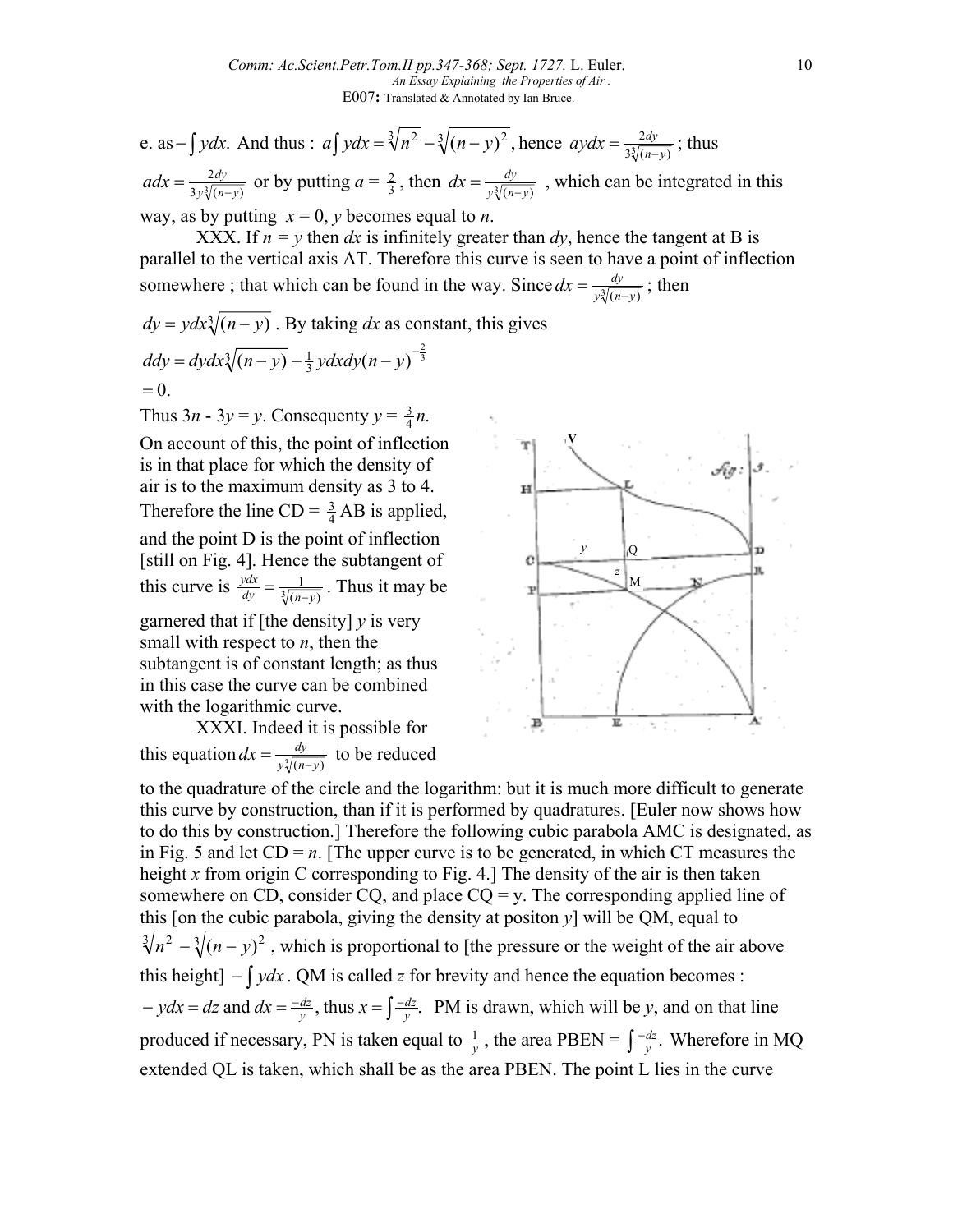sought. For that is indeed, with LH drawn, CH = LQ =  $\int \frac{-dz}{y} = x$ , and HL = CQ = *y*. Therefore in this manner the curve DLV will be determined. [There is still the problem of evaluating the integral.]

XXXII. Thus far the properties of air which have been derived from the expounded theory, that contain nothing absolute except for the ratio they give, following which the elasticity of air for different densities, humidities and speeds of the fine matter ought to be considered. Now truly the height of a column of mercury can be completely determined, which as I will relate, is strong enough to sustain a given air globule . Thus AB shall be the horizontal diameter of an air vesicle, and what was found about these in  $\S$  14 must be understood. A column of mercury ABED of height  $AD = f$  will press against it, of such an extent that it remains in equilibrium with the force which the vesicle exerts due to its own expansion. Moreover this column acts on the individual points on the surface of the vesicle perpendicularly, and that force, which is as the altitude of a column *f*, and the base or surface of the vesicle, which it presses against, and the specific gravity jointly. Moreover, since the semidiameter AC shall equal *a*; the area of the largest is  $\frac{\pi a}{2}$ , and thus the area of the semihemisphere of this is  $\pi a$ *a*,



which is the base pressed on by the column of mercury. Again, the specific gravity of mercury can be expressed,

with respect to the remaining specific gravities present, by the letter  $r$ , the pressing force which the column of mercury exerts on the vesicle will be equal to π*aarf*. [Recall that Euler's π is twice as large as the modern version; we would now consider the vertical forces acting on an element of surface, in which case the sum can be projected onto the horizontal diameter of the tube]

XXXIII. Moreover this pressing force should be destroyed by the centrifugal force arising from the fine matter, which also acts equally on the individual points of the surface. On account of which the force, which the centrifugal force exerts on the hemisphere, and that is striving to extend the surface, must be equal to the force due to the compressing column of mercury. Moreover that force is half the total elastic force of the whole spherical vesicle, which is equal to the weight found in  $§14$ :

$$
\frac{2\pi i k a a}{\sqrt[3]{(m-pm+p n)^2}} (\sqrt[3]{(m-i+p i-pm+p n)^2} - \sqrt[3]{(m-pm+p n-i)^2})
$$
; hence half of this force is equal

to the weight of the column of mercury π*aarf*. Hence it follows that the equation arises :  $\int$   $\int \sqrt[3]{(m-pm+pn)}^2$  =

nk 
$$
\left[\sqrt[3]{(m-i+pi-pm+pn)^2} - \sqrt[3]{(m-i-pm+pn)^2}\right]
$$
  
or  

$$
f = \frac{nk}{r} \left[\sqrt[3]{\left(\frac{m-i+pi-pm+pn}{m-pm+pn}\right)^2} - \sqrt[3]{\left(\frac{m-i-pm+pn}{m-pm+pn}\right)^2}\right].
$$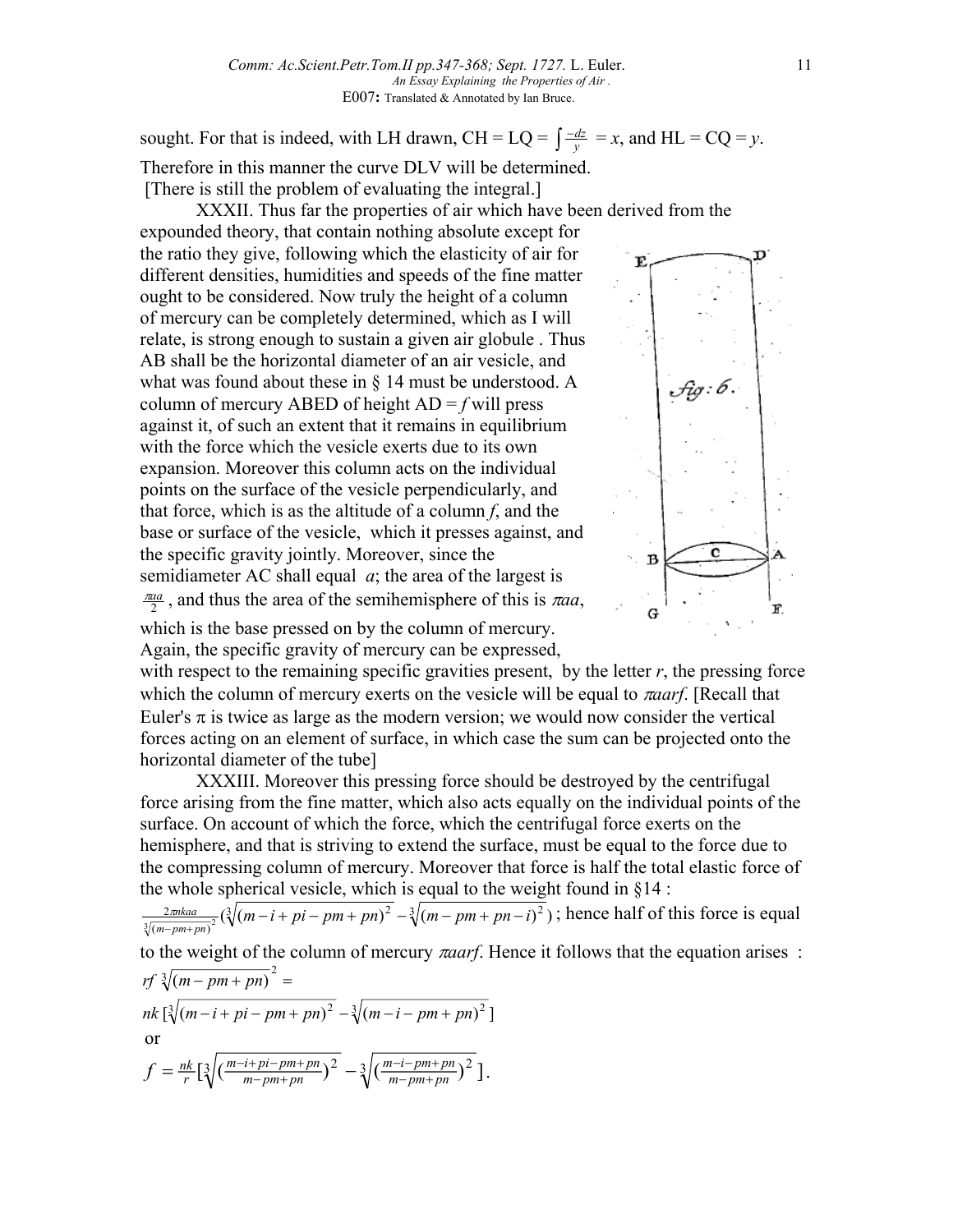XXXIV. In order that this equation shall avoid dealing even with the natural state of the air, for easily handling, I put *i* very small with respect to *n*; and hence the equation becomes :

$$
\sqrt[3]{(m-i+pi-pm+pn)^2} = \sqrt[3]{(m-pm+pn)^2} + \frac{2(pi-i)}{3\sqrt[3]{(m-pm+pn)}}.
$$
 And in the same

manner :

$$
\sqrt[3]{(m-i-pm+pn)^2} = \sqrt[3]{(m-pm+pn)^2} - \frac{2i}{3\sqrt[3]{(m-pm+pn)}}.
$$
 From which with the

values substituted, this equation arises :

 $3r(m-pn+pn)$ 2  $(m-pm+p n) = \frac{2 p n i k}{3 r}$ , hence  $f = \frac{2 p n i k}{3 r (m-pn+p n)}$ *rf*  $(m - pm + pn) = \frac{2pnik}{3r}$ , hence  $f = \frac{2p\pi k}{3r(m - pn + pn)}$ . But if the humidity of the air is made to be disappearing, then  $p = 1$ . Then it followa that  $f = \frac{2ik}{3}$ . If moreover the air had vapour present  $p$  in that case will be less than one, for where more vapour is lodged in the air, and thus in that case put  $p = 1 - q$ , and

$$
f = \frac{2 \, p \pi k (1-q)}{3r(qm+n(1-q))} = \frac{2ik}{3r} - \frac{2qmik}{3r(qm+n(1-q))} = \frac{2ik}{3r} \left(1 - \frac{qm}{(qm+n(1-q))}\right).
$$

XXXV. Moreover since *f* indicates the height of the mercury column consistent with equilibrium, the height of the mercury in the barometer can be expressed by the letter *f*. From which the equation is found, for the velocity of the fine matter gyrating in the vesicle, with the specific gravities of the air and of the fine matter, and the amount of water moving around in the air, will be able to be found from the height of mercury in the barometer. For *r* is the specific gravity of mercury, as also *m* is the specific gravity of water from elsewhere now agreed upon. And so I will run through the cases, for which the mecury rises, and for which it ought to fall; as thus it may be apparent, what has happened in the air from the rising or falling of the mercury in the barometer. Since it will of so much help to do this with the ratio, I ignore the factor  $\frac{2}{3r}$ , as constant, and *f* 

will be as  $ik(1 - \frac{qm}{(qm+n(1-q))})$ .

XXXVI. From hence it therefore follows from the remaining factor *ik* of the mercury in the barometre to rise or fall by a fraction  $\frac{qm}{(qm+n(1-q))}$ . Truly from the increase in this fraction, *q* also will increase, and for a decrease, truly *q* will also decrease : For with *q* increased by an element *dq*, the fraction increases by the element:  $\frac{mndq}{(qm+n(1-q))^{2}}$ . On account of which with the factor *ik* remaining, the mercury in the barometer rises with the decrease in the humidity of the air; that truly with the increase of the mercury will be required to fall. And I think that this is the reason why the ascent of mercury in the barometer is generally associated with a clear sky; and truly the fall, an announcement of rain and an unfavourable storm : For indeed in that case the air is free from vapours for the most part, and in the other case truly laden with them.

XXXVII. There can indeed be other concurrent reasons, on account of which the mercury is able to ascend or descend with an unchanged quantity of vapour : When the factor *ik* shall increase or decrease. But perhaps this factor is unable to either perceptibly increase or decrease; because if either letter is increased in some ratio the other letter is decreased by almost the same. For the velocity of the fine matter, of which *k* is the square, with more heat will accept an increase, but the same heat will rarefy the air, and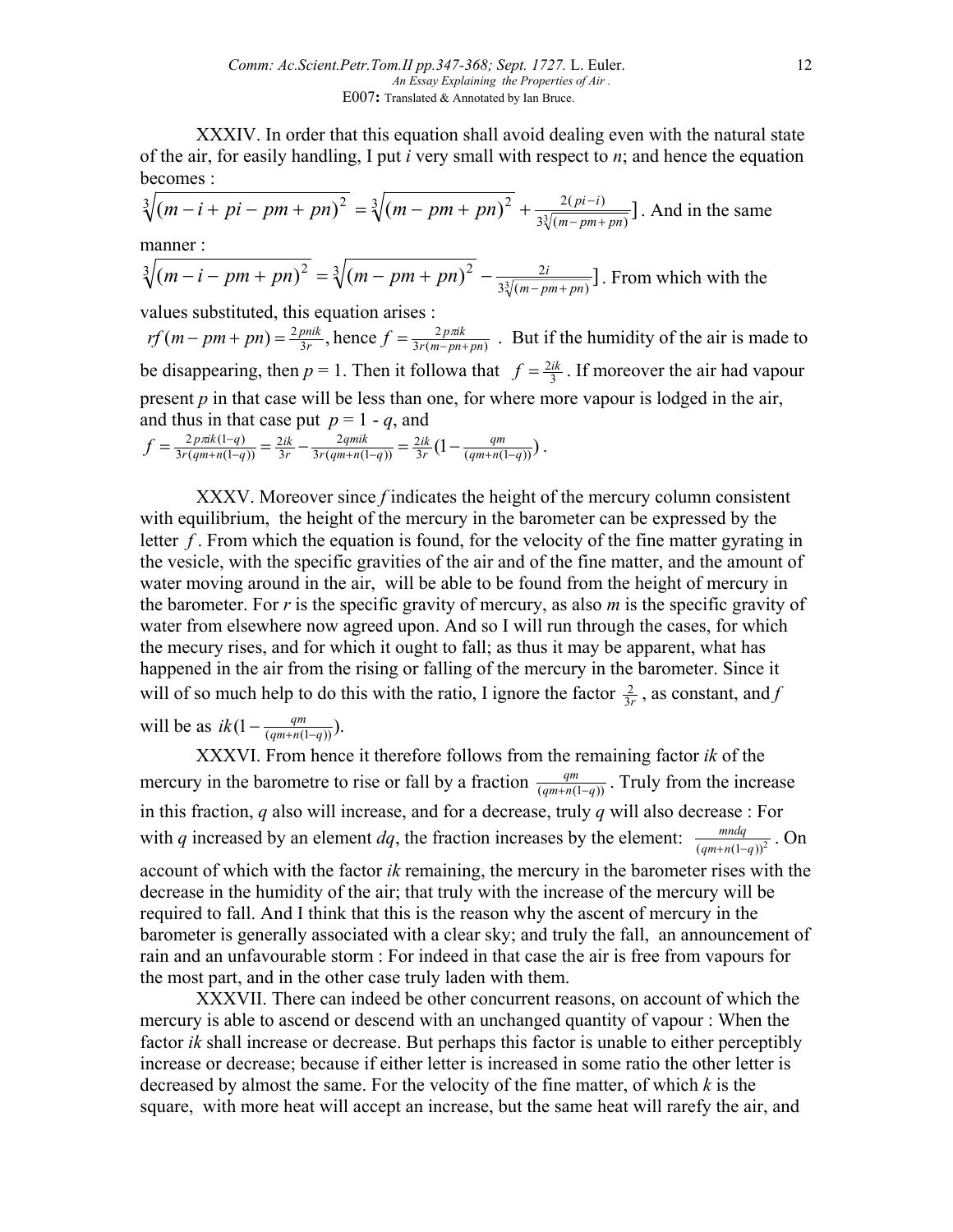it brings about a reduction in the quantity *i*, as if the factor *ik* remains the same always. From which is always understood without risk that the rise or fall of the mercury can be attributed to the increase or decrease in the variable amount water vapour in the air, nevertheless it is not be possible to deny that the factor *ik* affects the humidity and is able to increase or decrease the mercury.

XXXVIII. Nor indeed is it permitted hence to infer that it is necessary to keep a hygrometer also; since that shows the humidity of the air. But it needs to be considered, the barometer is affected by the whole mass of the air or depends on the state of the whole atmosphere; but the hygrometer only depends on the air around it. For that reason. an increase in the height of the mercury in the barometer will be accepted, if all the air in the atmosphere is free from vapour, and a decrease truly if the air is filled with vapour. Hence nearly all the dryness it is possible to show is collected by the hygrometer when the height of the mercury is at a minimum ; and similarly the hygrometer can indicate the humidity, when the mercury reaches its peak height. [Thus, according to Euler, the hygrometer is a fine tuning device for the humidity nearby.

XXXIX. If the humidity of the air vanishes, this equation is obtained from §33 nearby  $f = \frac{2ik}{3r}$ , as *n* is not increasing. From this therefore, with the ratio *r : i* from experiments, and as the height *f* is agreed on, it is possible to find the height *k*, from which a heavy weight falling can acquire that velocity, which is equal to the velocity of the fine matter gyrating in the vesicles ; Indeed it is  $k = \frac{3 \eta f}{2i}$ . Concerning which I have observed the same expression except for the coefficient with the number  $\frac{3}{2}$  to be the same for the velocity generated by the height, by which sound is moved through air, as hence the velocity of the fine matter keeps the same constant ratio to the speed of sound. But is is necessary to divert the mind from the humidity of the air, by means of which agreement *k* can be expressed in another way.

XL. The height of mercury in a barometer is observed to be from 22 as far as 24 inches of Rhenish feet, and beyond. Moreover, since I can suppose air free from vapour, I can assign the maximum value to the letter  $f$  which the height is able to have, truly 2460 scrup. of Rhenish feet. Then I put the ratio of *r* to *i* as 100000 to 1, as can be concluded from experiments on the weight of air. With which put in place,

 $k = \frac{30000.2460}{2}$  = 36900 feet. Thus the fine matter is moving with such a velocity as a weight can acquire by falling from a height of 36900 pedibus in a vacuum. If therefore this matter could go on in its own direction for one second, it might make  $1518\frac{1}{2}$  Rhenish feet. [~470 m/s. See E002, p. 1, in this series of translations. The true speed of sound is around 330 m/s.]

XLI. I finish this dissertation, since accurate experiments are lacking from which the remaining desired quantities could still be determined , and from which this theory could be more fully confirmed. The ratio *n* to *i*, or what ratio of the specific gravity of the fine matter has to the specific gravity of the air, is still uncertain. Truly this must be investigated by setting up and performing accurate experiments that I would use and study. Moreover for the quantity *n* if it can be found, then the formulae found can be easily applied to the working ; and with other suitable instruments that may be used according to the season, it may be possible to determine how much water is contained in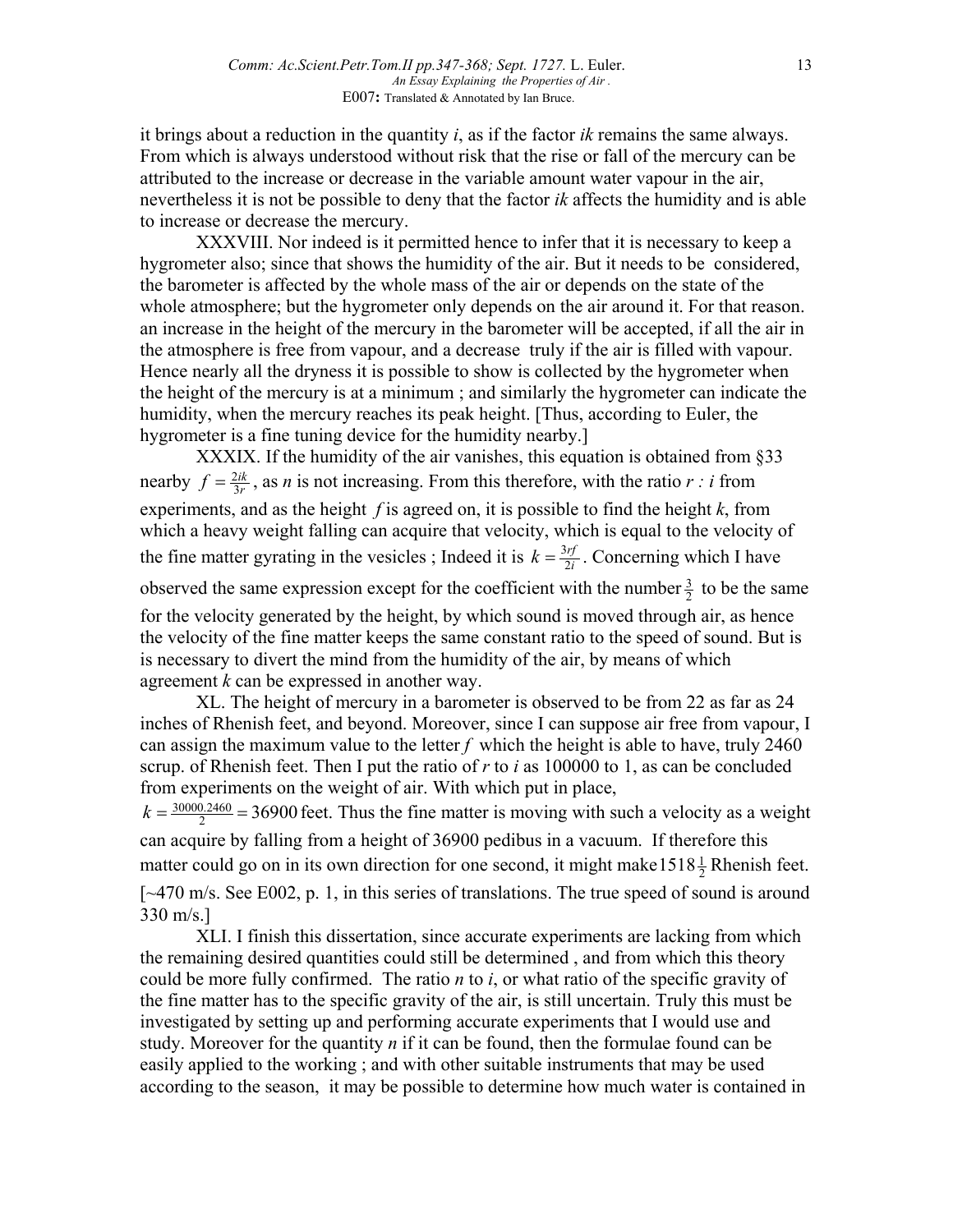the air. And perhaps we might be led by the hand as it were, to have a sufficient understanding of the many other things above.

## **TENTAMEN EXPLICATIONIS** PHAENOMENORUM AERIS.

*Auctore*

Leonh. Euler.

I.

Quanquam ad intima rerum penetralia et cognitionem ultimae partium structurae aditus non ita patet, ut phaenomenorum, quae inde oriuntur ratio reddi queat : Tamen, ut plerumque a Physicis factum est, a corporum naturalium proprietatibus, quas observavimus, quodammodo ad ipsam eorum structura, concludere licet. Ex qua percepta corporum structura, quo plura phaenomena explicari possunt, eo perfectior ea est; Et, si ex qua Theoria omnes prorsus proprietates, quas quidem cognoscere impossibile est, derivari possent, dubium non est, quin ea vera sit, et re ipsa existat.

II. Aeris quam plurima nota sunt phaenomena, eaque parum a se invicem dependentia; ut is profecto multum praestitisse censendus sit; qui eadem theoria omnibus satisfacere posset. Sed theoriam ita maxime conficere convenit, ut primum excogitetur partium structura, ex qua una tantum proprietas fluat; id quod plerumque pluribus modis fieri potest : et deinceps inquiratur, num ea caeteris quoque proprietatibus explicandis sufficiat? et, si plures primum theoriae conceptae sunt, tum quaeratur, quae maximae parti vel quae omnibus satisfaciat.

III. Inter alias aeris, quas cognoscimus, proprietates ea inprimis idonae visa est, secundum quam structora aeris adornetur, qua aer sese continuo expandere conatur, et reipsa se expandit, si quae impedimento fuerant, removenatur. Haec enim aeris elasticitas prae caeteris proprietatibus maxime explicatu difficilis videtur, ut eius ratione cognita facile fluere videantur.

IV. Nisi velimus hoc aeris phaenomenon occultae cuidam particularum proprietati et vi insitae asscribere, alia via non superest, nisi ut conatus iste a motu materiae cuiusdam subtilis derivetur. Conatus autem seu vis mortua, uti a Leibnitio vocatur, a materia mota ortum trahere potest, si ea in gyrum moveatur; quo sit ut quaevis particula in centro aufugere conetur, atque ita huiusmodi vortex vim sese expandendi acquirat. Hoc usus principio Cel. Ioh. Bernoulli omnem vim elasticam explicare instituit in schediasmate *de communicatione motus* Lutetiae nuper impresso. Quo vim elasticam a vi centrifuga materiae subtilis oriri asserit.

V. Sequor itaque hac in re, istum, uti mihi videntur; maxime probabilem elasticitatis aeris causam, atque in hac dissertatione examini subiiciam, quantum aeris structura ex hoc fundamento formata reliquis aeris proprietatibus explicandis sufficiat, quantumve minus, ut appareat, utrum aer hanc partium structuram habere possit, an vero non? Quo in casu meliorem oporteret excogitare aeris constitutionem.

VI. Suppono igitur aerem constare acervo infinitarum minimarum bullularum, in quibus materia subtilis motu circulari gyratur et vi centrifuga bullulas continuo expandere conatur, easque reipsa semotis obstaculis, expandit. Suppono porro bullulas esse pellicula obductas; quid quidem opus non esset, cum huiusmodi vorticuli sine pelliculis constare possent et tamen mutuo non permiscerentur. Unus enim alterum impedit, quominus extravagetur: Attamen propterea bullulas pelliculis obductas suppono, quod aer nunquam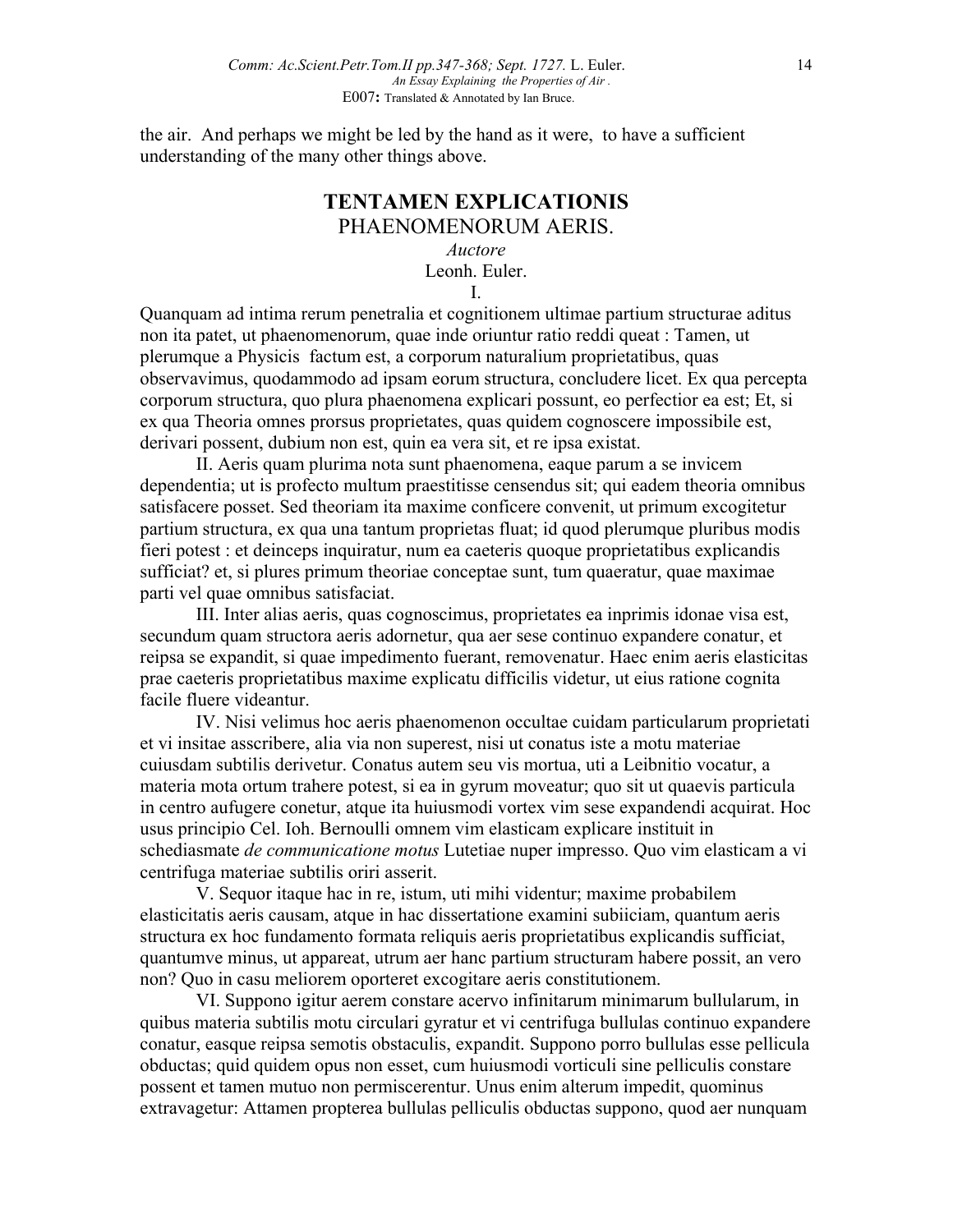tam purus sit, ut prorsus a vaporibus liber sit. Vapores autem particulas aeris ad instar pellicularum obducere valde probabile est.

VII. Constet itaque aer infinito bullularum minimarum numero, quarum crusta exteror sit aquea pro diverso aeris statu maior minorve; intra hanc crustam gyretur materia subtilis certa cum velocitate, quae subinde ab alia subtiliori adhuc materia omnes poros penetrante accelerationes nanciscitur, ne motus tandem consumatur et evanescat. Constat enim aerem calorem semel acceptum sensim amittere, cum autem aer calore rarefiat, sequitur materiam subtilem motu vehememiore agitari; cessante ergo calore, indicio id est, motum materiae esse retardatum.

VIII. Ex hisce de structura aeris praemissis consequitur, eum in infinitum se expandere debere atque extremum raritatis gradum accipere, quando nihil est quod eius conatum compescat. Sed accedente gravitate, aliter se res habebit, eritque, quod vi aeris elasticae se opponet. Quum enim aer superor inferiorem premat pondere suo, inferior ulterius se expandere nequit, quam quoad eius vis elastica, quae expansione continuo diminuitur, aequalis sit vi incumbentis aeris comprimenti.

IX. Patet porro ex concepta aeris constitutione, eum in infinitum comprimi non posse, propter gravitatem specificam, quae in infinitum augeretur. Nam cum in qualibet bullula certa et determinata materiae subtilis quantitas comprehendatur, eaque semper superficiei adhaereat ob vim centrifugam, necesse est ut circa centrum spatium vacuum relinquatur; id quod eo maius esse debet, quo magis aer rarus fuerit : Contra autem continuata aeris compressone, id spatium vacuum continuo diminuetur, donec tandem prorsus evanescat, ultra quem densitatis gradum aerem comprimere impossibile erit.

X. Quod ad velocitatem materiae subtilis attinet, oportet singulis eius particulis eandem attribuere velocitatem, neque quae a centro remotiores sunt, iis maiorem et proprioribus minorem adscribere velocitatem. Praeterea enim, quod hinc theoria nascatur experientiae penitus contraria, ob vim centrifugam in maioribus bullulis maiorem, ex hoc elucere potest, quod bullulam condensando vel expansioni relinquendo velocitas materiae subtilis eadem manere debeat, cum nihil sit, quod eam immutet ; Huc enim non pertinet retardatio, de qua § 6 quae non propter immutationem bullulae, sed propter resistentiam quandam contingit. Quare cum velocitas materiae subtilis non a distantia a centro pendere queat necesse est eam ubique constantem statuere.

XI. Sit CAB bullula aerea, quoad fieri potest compressa, quae proin est materia subtili vorticosa penitus repleta. Circumdata vero sit crusta aquae ADEB, ut ergo reliquum spatium CDE materia subtili impleatur. Sit  $AC = g$ ,  $CD =$ *b*. Sumatur pro ratione radii ad periphereim,  $1 : \pi$ , pro gravitate specifica materiae subtilis, *n* et pro gravitate specifica aquae seu crustae *m*. Erit capacitas globuli CAB =  $\frac{2\pi g^3}{3}$ , et capacitas



globuli CDE =  $\frac{2\pi b^3}{3}$ . Ergo soliditas crustae ADEB =  $\frac{2\pi}{3}(g^3 - b^3)$ . Quamobrem erit massa materia subtilis spatium CDE implentis =  $\frac{2\pi nb^3}{3}$ , et massae crustae =  $\frac{2\pi m}{3}(\frac{g^3-b^3}{2})$ . Et hae massarum quantitates in quantum vis expansis bullulis eaedem manere debent.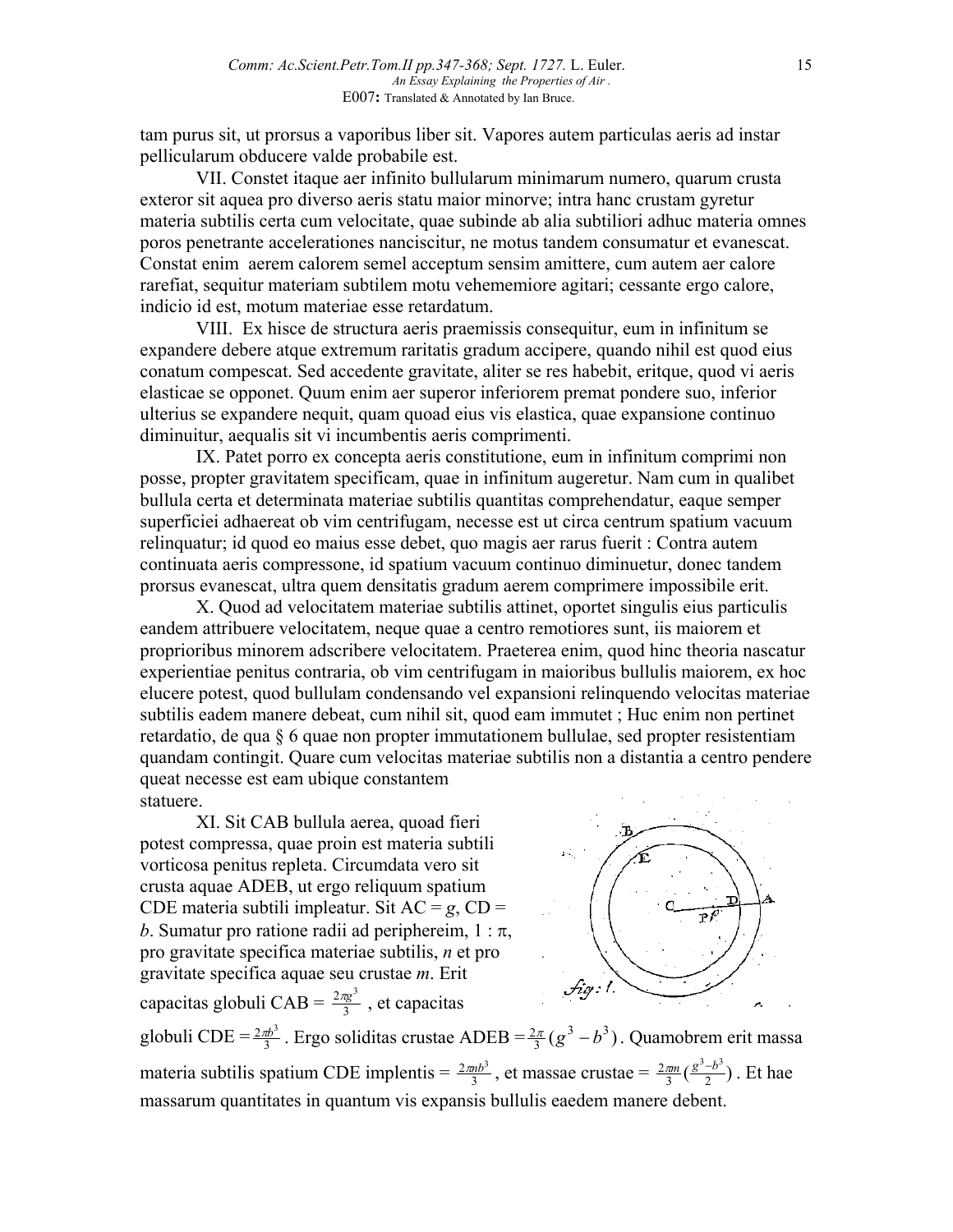XII. Exprimat *k* altitudinem, ex qua grave cadendo velocitatem acquirit, materiae subtilis velocitati aequalem; Unde sequenti modo vis centrifuga, seu vis, qua superficies globuli CDE premitur, invenietur. Sumatur a centro indeterminata  $CP = x$ , cuius differentiale  $Pp = dx$ . Erit crusta sphaerica crassitiei P*p* et radii CP = 2π*xxdx*, quae si ducatur in densitatem materiae subtilis, dat massam 2π*nxxdx,* seu pondus. Quum haec materia gyretur velocitate ex altitudine *k* acquisita, fiat secundum Hugenium, ut radius *x* ad duplam altitudinem 2*k* ita pondus materiae gyrantis 2π*nxxdx*, ad pondus vi centrifugae huius crustae aequale, quod ergo erit =  $4\pi n$ kxxdx. Huius ergo integrale  $2\pi n$ kx<sup>2</sup> exprimit vim centrifugam sphaerae radii CP. Consequenter vis centrifuga bullulae DE erit = 2π*nkbb.*



XIII. Consideremus nunc bullulam aeream quomodocunque expansam CAB : Cuius extrema crusta ADEB designet materiam aqueam, media DFGE materiam subtilem circa centrum gyrantem, et tertia seu intima CFG, spatium vacuum, vel quod id minimum materia gravitatis experti sit repletum. Dicantur  $AC = a$ ,  $CD = c$ . Erit, computo ut supra, instituto, soliditas crustae extremae seu aquae ADEB =  $\frac{2\pi}{3} (a^3 - b^3)$ . Dein soliditas crustae mediae seu quantitas materiae subtilis DFGE =  $\frac{2\pi}{3} (b^3 - c^3)$ . Tertio autem capacitas totius bullulae erit  $\frac{2\pi}{3}a^3$ . Sit gravitas specifica aeris seu totius bullulae, *i* erit pondus eius  $\frac{2\pi i}{3}a^3$ , id quod aequale est summae ponderum partium, nempe  $(a^3 - h^3) + \frac{2\pi n}{3} (h^3 - c^3)$  $3(h^3) + 2$  $\frac{2\pi m}{3}(a^3 - h^3) + \frac{2\pi n}{3}(h^3 - c^3)$ . Est igitur  $ia^3 = ma^3 - mh^3 + nh^3 - nc^3$ .

XIV. Cum et quantitates materia aquae, it quantitas materiae subtilis aequales esse debeant iis, quae supra erant inventae in casu bullulae maxime compressae, sequentes obtinebuntur aequationes

$$
\frac{2\pi}{3}(g^3-b^3)=\frac{2\pi}{3}(a^3-b^3)\,\text{et}\,\frac{2\pi}{3}b^3=\frac{2\pi}{3}(h^3-c^3).
$$

Quamobrem  $g^3 - b^3 = a^3 - h^3$ et  $b^3 = h^3 - c^3$ . Unde  $h = \sqrt[3]{(a^3 - g^3 + b^3)}$  et  $c = \sqrt[3]{(h^3 - b^3)} = \sqrt[3]{(a^3 - g^3)}$ . Si haec substitunatur in superioris § ultima aequatione, reperietur  $ia^3 = mg^3 - mb^3 + nb^3$ . Unde  $b^3 = (ia^3 - mg^3)$ :  $(n-m)$ . Et porro  $b = \sqrt[3]{((i-m+n)a^3 - ng^3/(n-m)}$  ac  $c = \sqrt[3]{(a^3 - g^3)}$ . Hoc ergo modo ex calculo exluduntur litterae *b, c,* et *h* denotantes interiorum bullulae partium a centro distantias.

XIV. Vis centrifuga materiae subtilis in spatio DFGE gyrantis velocitate ex altitudine *k* producta ex §11 inveniri potest hoc modo : Vis centrifuga materiae globum radii *x* implentis inventa est =  $2m$ *kxx*. Quare se materia subtilis totum spatium CDE impleret, soret eius vis centrifuga =  $2\pi nkb$ , a qua si auferatur, vis centrifuga materiae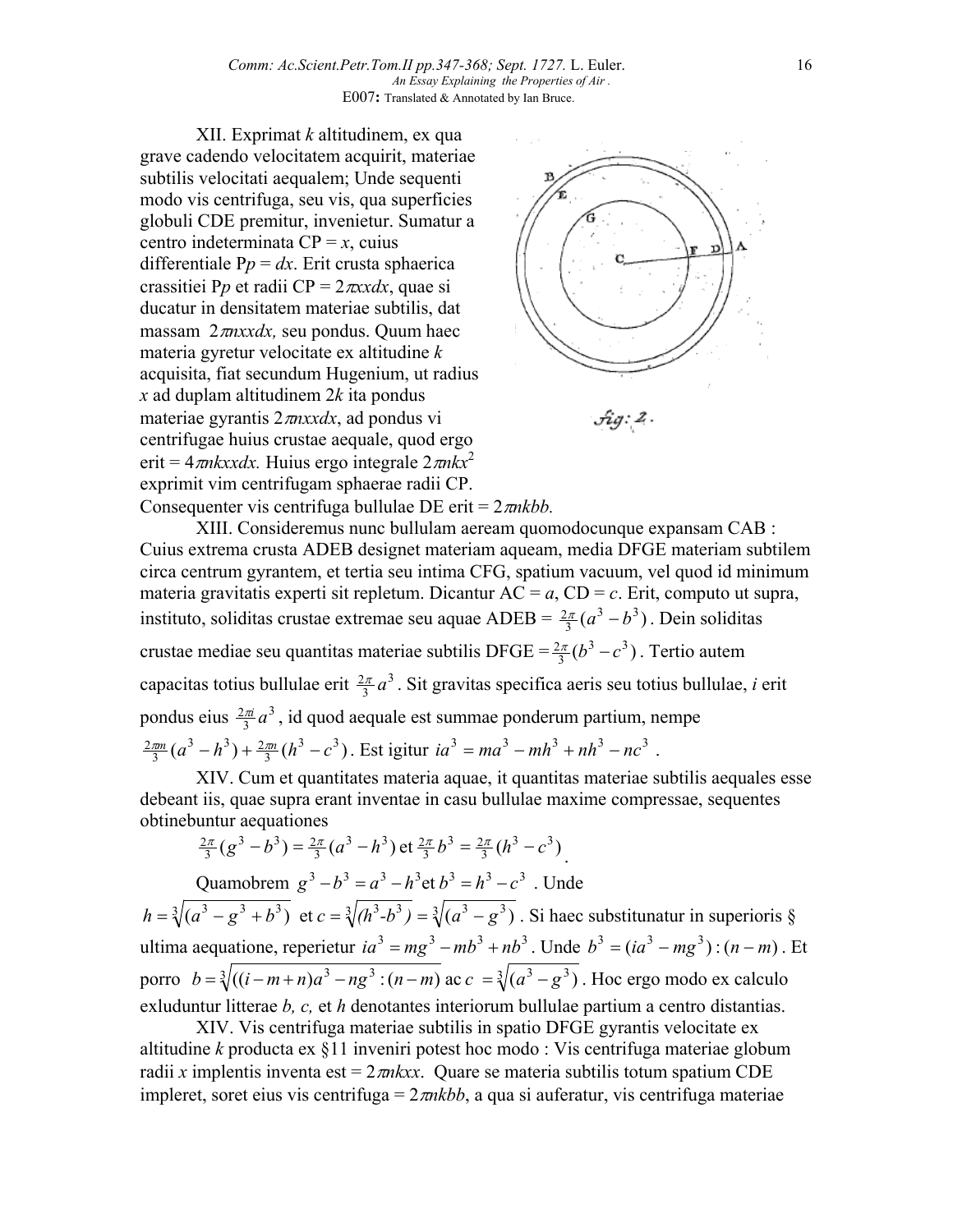spatii  $CFG = 2\pi n kcc$ , restabit vis centrifuga materiae subtilis in spatio FDEG gyrantis, cuius quantitas proin erit = 2π*nk*(*bb - cc*) et subrogatis loco b et c valoribus §13 inventis, erit ea =  $2\pi nk[(\frac{(i-m+n)a^3-ng^3}{n-m})^{\frac{2}{3}}-(a^3-g^3)^{\frac{2}{3}}]$ . Ponatur  $h^3 = pg^3$ , ob  $ia^3 = mg^3 - mh^3 + nh^3$ ,  $ia^3 = (m - mp + np)g^3$ . Unde  $g^3 = ia^3$ :  $(m - mp + np)$ . Erit ergo pondus vi centrifugae aequavalens =  $2\pi nkaa[(\frac{m-i+pi-mp+pn}{m-pm+pn})^{\frac{2}{3}}-(\frac{m-pm+pn-i}{m-pm+pn})^{\frac{2}{3}}]=\frac{2\pi nkaa}{\sqrt[3]{(m-pm+pn)^2}}(\sqrt[3]{(m-i+pi-pm+pn)^2}-\sqrt[3]{(m-pm+pn-i)^2})$ 2  $\frac{1}{2} \cdot \left( \frac{m - i + pi - mp + pn}{m - pm + pn} \right)^{\frac{2}{3}} - \left( \frac{m - pm + pn - i}{m - pm + pn} \right)^{\frac{2}{3}} \left[ \frac{2 \cdot mkaa}{\sqrt{(m - p m + pn)^2}} \left( \sqrt[3]{(m - i + pi - pm + pn)^2} - \sqrt[3]{(m - pm + pn - i)} \right]$ *m pm pn m pm pn i*  $\frac{m-i+pi-mp+pn}{m-pm+pn}$  $\Big(\frac{m-pm+pn-i}{m-pm+pn}\Big)^{\frac{2}{3}}\Big] = \frac{2\pi nkaa}{\sqrt[3]{(m-pm+pn)^2}} \left(\sqrt[3]{(m-i+pi-pm+pn)^2} - \sqrt[3]{(m-pm+pn+pn)^2} \right)$  $\pi nkaa[(\frac{m-i+pi-mp+pn}{m-pm+pn})^{\frac{2}{3}}-(\frac{m-pm+pn-i}{m-pm+pn})^{\frac{2}{3}}]=\frac{2\pi}{\sqrt{m-n}}$ 

XVI. Cum vi centrifuga efficiatur, ut bullulae aereae sese continuo extendere conentur, erit ea aequalis vi elasticae aeris; ex inventa igitur aequatione, quanta sit aeris elasticitasm inveniri poterit. Verum cum hoc loco primum legem duntaxat, qua aeris vis elastica pro diversis densitatis, humoris et celeritatis gradibus immutetur, persequi conveniat, factor 2π*n* utpote constans negligi, eritque vis aeris elastica ut  $\frac{kaa}{\sqrt[3]{(m-pm+pn)^2}}(\sqrt[3]{(m-i+pi-pm+pn)^2} - \sqrt[3]{(m-pm+pn-i)^2})$ . Cum autem sit  $ia^3 = (m - pm + pn)g^3$ , loco *a* in computum duco *g*, ut ea tanquam constans abiici possit; Erit ergo  $aa = gg\sqrt[3]{(\frac{m-pm+p_n}{i})^2}$ , quo substituto erit vis elastica aeris ut  $\left(\sqrt[3]{\left(\frac{m-i+pi-pm+pn}{i}\right)^2 - \sqrt[3]{\left(\frac{m-i-pm+pn}{i}\right)^2}}\right)$ *m i pm pn*  $k(\sqrt[3]{(\frac{m-i+pi-pm+pm}{i})^2} - \sqrt[3]{(\frac{m-i-pm+pm}{i})^2})$ . Coeteris igitur paribus est aeris vis elastica ut altitudo *k*, velocitatem materiae subtilis in bullulis gyrantis gravi descendenti impremens.

XVII. Verum cum vires aeris elasticae inter se comparantur, id sit aeris vim expansiuam in eandem basin agentem explorando. Quamobrem, ut mensura, aeris vis elasticae, ut consuetum estm exhibeam, necesse est, ut pressionem aeris in datam basin investigem. Nam, quae hucusque de ista mensura tradidi, huc non quadrant, quia vis tota globuli aeris elastica est supputata, quae propterea in tanto maiorem basin agit, quando magis bullula est extensa. Sunt autem hae bases ut quadrata radiorum bullularum; Et iis etiam vires elasticae proportionantur. Quocirca assumatur constans quidam sphaerae radius *e*, fiatque ut  $a^2$  ad  $e^2$  ita vis aeris elastica inventa paragr. praeced. ad vim in datam basin agentem. Multiplicetur ergo oportet formula praecedens per  $e^2$  :  $a^2$  at vero est  $a^2 = gg\sqrt[3]{(\frac{m-pm+pn}{t})^2}$ . Quamobrem absoluta divisione, abiectisque  $e^2$  et  $g^2$  tanquam constantibus obtinebitur vis aeris elastica absoluta, quae erit vt  $\left(\sqrt[3]{\left(\frac{m-i+pi-pm+pn}{m-pm+pn}\right)^2} - \sqrt[3]{\left(\frac{m-i-pm+pn}{m-pm+pn}\right)^2}\right)$ *m i pm pn*  $k(\sqrt[3]{(\frac{m-i+pi-pm+pn}{m-pm+pn})^2} - \sqrt[3]{(\frac{m-i-pm+1}{m-pm+1})^2}$  $\frac{-i + pi - pm + pn}{m - pm + pn}$  $\Big)^2 - \sqrt[3]{\Big(\frac{m - i - pm + pn}{m - pm + pn}\Big)^2}$ .

XVIII. Evanescat pars bullulae aquea; erit  $g = b$  et ideo  $p = 1$ . Quamobrem vis aeris elastica hoc casu erit  $k(\sqrt[3]{1} - \sqrt[3]{(\frac{n-1}{n})^2})$  seu multiplicato per constantem  $\sqrt[3]{n^2}$ , erit ea ut  $k(\sqrt[3]{n^2} - \sqrt[3]{(n-i)^2})$ . Ponatur *k* seu velocitas constans, ut obtineatur lex elasticitatum pro solis aeris diversis condensationibus, erit tum vis elastica, ut  $(\sqrt[3]{n^2} - \sqrt[3]{(n-i)^2})$ . Et hinc sequentes duco consequentias. Si status aeris quam proxime ad maximam condensationem accedat, erit  $n - i$  tantum non  $= 0$ , ergo vis elastica hoc in casu erit ut  $\sqrt[3]{n^2}$  *i. e.* ea erit constans. Aere ergo iam vehementer compresso, vis elastica amplius sensibiliter non immutatur.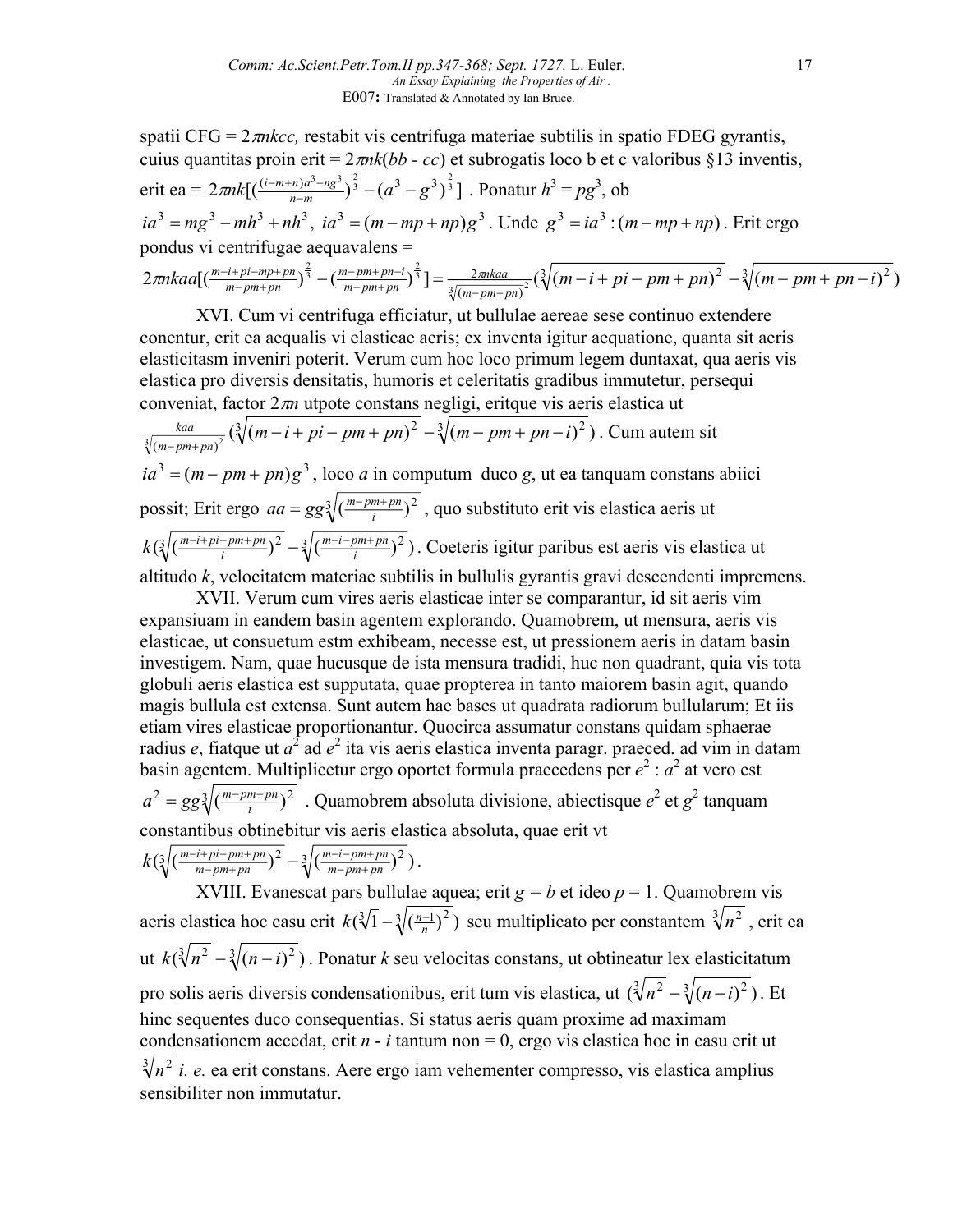XIX. Deinde si *i* respectu ipsius *n* valde paruum sit, seu si densitas aeris ad densitatem materiae subtilis admodum exiguam habuerit rationem erit  $(n-1)^{\frac{2}{3}} = n^{\frac{2}{3}} - \frac{2}{3} n^{\frac{-1}{3}} i$  $(n-1)^{\frac{2}{3}} = n^{\frac{2}{3}} - \frac{2}{3}n^{\frac{-1}{3}}i$ . Aere ergo valde rarefacto elasticates erunt vt densitates aeris. Quare cum circa aerem naturalem observemus quantumvis is comprimatur elasticitatem propemodum in eadem ratione crescere, dubium non est, quin aer noster admodum sit dilatatus respectu materiae subtilis, atque rationem specificam aeris ad gravitatem specificam materiae subtilis perquam esse exiguam.

XX. Attamen cum ea prorsus negligi nequeat, Oportet seriei, inquam  $(n-i)^{\frac{2}{3}}$  convertitur, non tantum duos primos, sed tres accipere terminos, qui variationes obseruatas satis exacte monstrabunt. Hoc ergo pacto erit  $(n-1)^{\frac{2}{3}} = n^{\frac{2}{3}} - \frac{2}{3}n^{\frac{-1}{3}}i - \frac{1}{9}n^{\frac{-4}{3}}i^2$ . Atque hinc vis elastica erit ut  $\frac{2}{3}n^{\frac{-1}{3}}i + \frac{1}{9}n^{\frac{-4}{3}}i^2$  seu multiplicando per  $9n^{\frac{4}{3}}$ , ut  $6ni + i^2$ . Dicatur vis elastica *v* fiatque  $fv = 6ni + ii$ . Ex hac igitur aequatione ope experimentorum, qua circa aeris incrementum vis elasticae eo continuo magis condensato, instituta sunt a Boyleo, invenietur ratio *n : i.* Ex quo intelligetur extremus et maximus densitatis gradus, ad quem aerem comprimere possibile est.

XXI. Consultum ergo esse duxi experimanta Boyleana huc transcribere, ut ex iis de densitate seu gravitate specifica materiae subtilis concludere liceat, et quodnam ad aerem rationem habeat. Aer primo in tubo spatium 12 digit. Angl. replebat postea vero cum columna mercuriali comprimebatur altitudines aeris et mercurii superaffusi in sequinti tabula exhibentur, cuius prior columna A indicat spatium aeris in tubo, it altera B altitudinem mercurii comprimentis aerem : hae vero in digitis Anglic. exprimuntur.

| $A$<br>$P12$<br>B<br>$\frac{A}{8}$<br>$7\frac{1}{2}$<br>B<br>٥<br>$\frac{1}{1} \frac{1}{3} \frac{1}{3} \frac{1}{6} \frac{3}{3} \frac{3}{6} \frac{1}{3} \frac{1}{6} \frac{3}{3} \frac{1}{6} \frac{1}{3} \frac{1}{6} \frac{3}{3} \frac{1}{6} \frac{1}{3} \frac{1}{6} \frac{1}{3} \frac{1}{6} \frac{1}{3} \frac{1}{6} \frac{1}{3} \frac{1}{6} \frac{1}{3} \frac{1}{6} \frac{1}{3} \frac{1}{6} \frac{1}{3} \frac{1}{6} \frac{1}{3} \frac{1}{6} \frac{1}{3} \frac{$<br>$\frac{15}{17}$<br>21<br>4<br>$\frac{11\frac{1}{2}}{11}$<br>$\frac{1}{16} \frac{1}{6} \frac{1}{16} \frac{1}{16} \frac{1}{16} \frac{1}{16} \frac{1}{16} \frac{1}{16} \frac{1}{16} \frac{1}{16} \frac{1}{16} \frac{1}{16} \frac{1}{16} \frac{1}{16} \frac{1}{16} \frac{1}{16} \frac{1}{16} \frac{1}{16} \frac{1}{16} \frac{1}{16} \frac{1}{16} \frac{1}{16} \frac{1}{16} \frac{1}{16} \frac{1}{16} \frac{1}{16} \frac{1}{16} \frac{1}{$<br>$4444$<br>$4437$<br>$371$<br>$371$<br><br><br><br><br><br><br><br><br><br><br><br><br><br><br><br><br><br><br><br><br><br><br><br><br><br><br><br>45<br>2467<br>$762$<br>$5412$<br>$54121$<br>$48$<br>538<br>58<br>53<br>$10^{\frac{1}{2}}$<br>$10^{\frac{1}{2}}$<br>$9^{\frac{1}{2}}$<br>$8^{\frac{1}{2}}$<br>25<br>29<br>32<br>$\overline{\mathbf{I}}$<br>34<br>37<br>$71\n78\n88$<br>12 | $\frac{9}{16}$<br>$\frac{1}{T} \frac{1}{T} \frac{1}{T} \frac{1}{T} \frac{1}{T} \frac{1}{T} \frac{1}{T} \frac{1}{T} \frac{1}{T} \frac{1}{T} \frac{1}{T} \frac{1}{T} \frac{1}{T} \frac{1}{T} \frac{1}{T} \frac{1}{T} \frac{1}{T} \frac{1}{T} \frac{1}{T} \frac{1}{T} \frac{1}{T} \frac{1}{T} \frac{1}{T} \frac{1}{T} \frac{1}{T} \frac{1}{T} \frac{1}{T} \frac{1}{T} \frac{1}{T} \frac{1}{T} \frac{1}{T} \frac{$ |
|-------------------------------------------------------------------------------------------------------------------------------------------------------------------------------------------------------------------------------------------------------------------------------------------------------------------------------------------------------------------------------------------------------------------------------------------------------------------------------------------------------------------------------------------------------------------------------------------------------------------------------------------------------------------------------------------------------------------------------------------------------------------------------------------------------------------------------------------------------------------------------------------------------------------------------------------------------------------------------------------------------------------------------------------------------------------------------------------------------------------------------------------------------------------------------------------------------------------------------------------------------------------------------------------------------|----------------------------------------------------------------------------------------------------------------------------------------------------------------------------------------------------------------------------------------------------------------------------------------------------------------------------------------------------------------------------------------------------------------|
|-------------------------------------------------------------------------------------------------------------------------------------------------------------------------------------------------------------------------------------------------------------------------------------------------------------------------------------------------------------------------------------------------------------------------------------------------------------------------------------------------------------------------------------------------------------------------------------------------------------------------------------------------------------------------------------------------------------------------------------------------------------------------------------------------------------------------------------------------------------------------------------------------------------------------------------------------------------------------------------------------------------------------------------------------------------------------------------------------------------------------------------------------------------------------------------------------------------------------------------------------------------------------------------------------------|----------------------------------------------------------------------------------------------------------------------------------------------------------------------------------------------------------------------------------------------------------------------------------------------------------------------------------------------------------------------------------------------------------------|

XXII. Exhibet igitur haec tubula columnam mercurialem, quae pondere suo aerem in datum spatium redigit. Hoc vero pondus non solum aerem comprimit, sed ei insuper adiici debet pondus atmosphaerae, quod simul cum mercurio in aerem agit. Cum ergo summa ponderis mercurii et atmosphaerae ea sit, vis qua aer

comprimitur, erit ea aequalis vi aeris elasticae. Unde, si numeris tabulae B addatur altitudo mercurii ponderi atmosphaerae aequalis, quam Boyleus se  $29\frac{1}{8}$  dig. obseruasse scribit; habebitur relatio inter densitates aeris et elasticitates. Sed cum ad istud accurate praestandum, exactissime altitudinem mercurii atmosphaeram aequilibrantis observasse necesse sit; idque multis difficultatibus perturbetur : Mallem relicta hac altitudine  $29\frac{1}{8}$  dig. ex experimentis ipsis, quum numerus eorum abunde sufficiat, deducere pondus atmosphaerae : Sed quia ad hoc accuratissima requiruntur experimenta, (in quibus praesentia haberi nequeunt) altitudinem  $29\frac{1}{8}$  retinere cogor.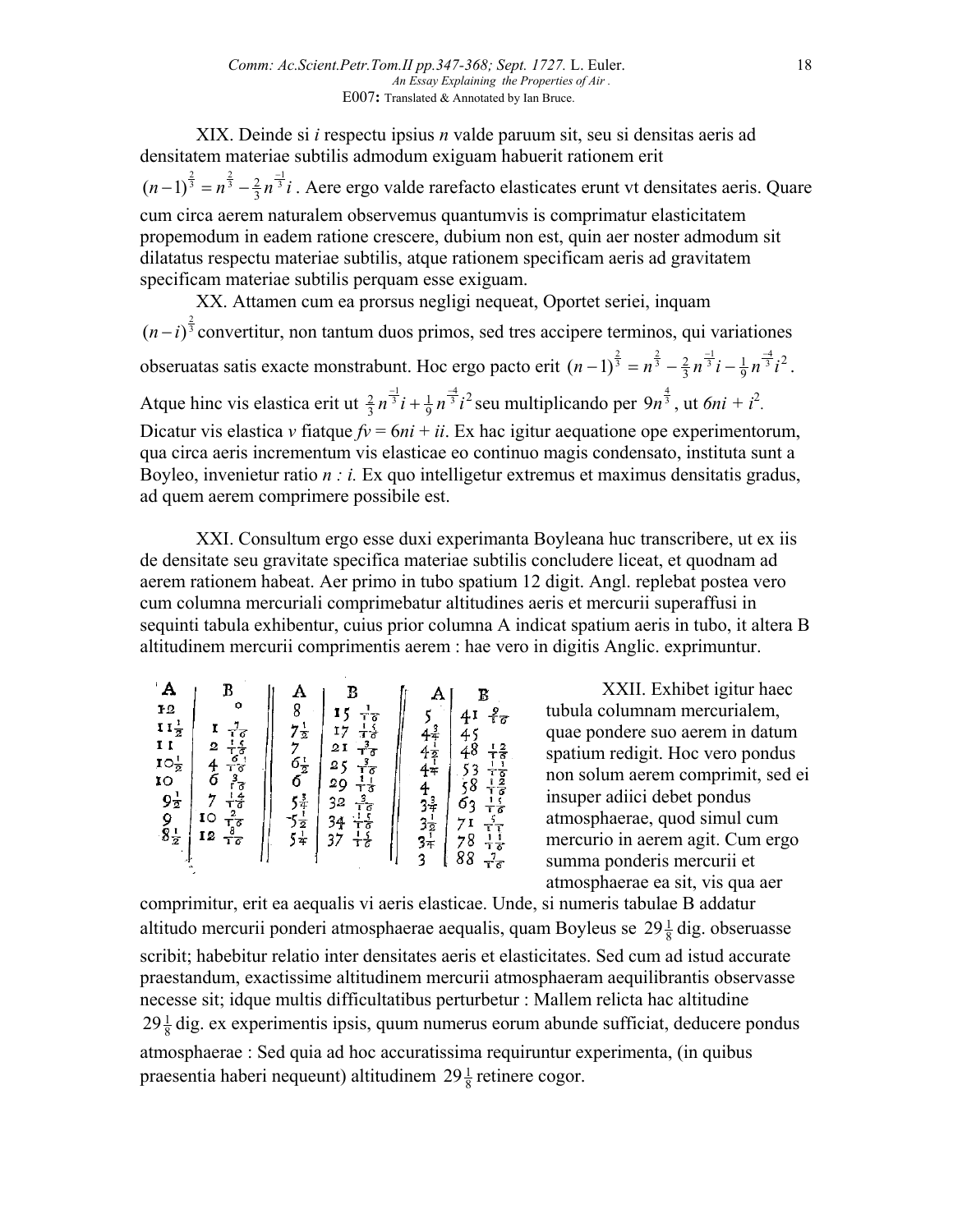XXIII. Sed densitates erunt reciproce ut volumina eiusdem massae aereae; volumina vero columnae A exhibeantur: Ergo densitatis erunt reciproce ut numeri columnae A. Si igitur densitas aeris in statu naturali ponatur, 1; reliquae densitates habebuntur si numerus 12 per reliquos respondentes numeros columnae A dividatur. Deinde esasticitate, ut vidimus, sunt ut numeri secundae columnae B aucti numero  $29\frac{1}{8}$ . Cum vero sit  $fv = 6ni + ii$ , atque ex pbservationibus allatis habeantur in quolibet casu et *v* et *i*, duae hae literae *f* et *n* determinari debent; Id quod duobus quibusuis experimentis praestabitur. Sumatur ad literam  $v = 29\frac{1}{8}$ , unde  $29\frac{1}{8}f = 6n + 1$ . Ergo  $f = \frac{48n+8}{233}$ . 8 1  $\frac{1}{8}$ , unde  $29\frac{1}{8}f = 6n + 1$ . Ergo  $f = \frac{48n+8}{233}$ . Quo valore in aequatione substituto habitur 48*nv* + 8*v* = 1398*ni* + 233ii, consequenter  $\frac{23ii - 8v}{480v - 1398i}$ .  $1398 i - 480$  $8v - 233$ *v i ii v*  $n = \frac{8v - 233ii}{1398i - 480v} = \frac{23ii - 480v - 1}{480v - 1}$  $=\frac{8v-233ii}{1398i-480v}$ 

XXIV. Ut hinc inveniatur *n*, oportet experimentorum allatorum aliquod adiungure. Sumatur igitur ultimum, erit *i* = 12:3 = 4, et  $v = 88\frac{7}{16} + 29\frac{1}{8} = 117\frac{9}{16}$ . 8 1  $v = 88\frac{7}{16} + 29\frac{1}{8} = 117\frac{9}{16}$ . Unde 51 2785 5592-5643  $n = \frac{940\frac{1}{2} - 3728}{5592 - 5643} = \frac{2785}{51}$  hinc erit  $n = 54.64$ . Ut pateat, quantum experimenta inter se conveniant vel disconveniant, accipiatur id quod aer in triplo minus spatium est redactum; Erit ergo *i* = 3, et  $v = 58 \frac{12}{16} + 29 \frac{2}{16} = 87 \frac{7}{8}$ . 16 2  $v = 58\frac{12}{16} + 29\frac{2}{16} = 87\frac{7}{8}$ . Unde habetur  $58\frac{1}{12}$ . 24 1394  $n = \frac{2097 - 703}{4218 - 4194} = \frac{1394}{24} = 58\frac{1}{12}$ . At experimentum quo aer duplo tantum densior exhibetur paulo plus quam 17 pro valore ipsius *n* exhibet. Ex qua ingenti discrepantia intelligi potest, quam parum accurata haec sint experimenta: Id quod praeterea ex saltibus, qui in iis deprehenduntur, satis colligi potest.

XXV. Id autem ex reliquis experimentis calculum instituens observavi, inde quo minus aer erat compressus, eo minorem ipsius *n* valorem inventum. Ex quo intellgi potest, reliquis in numeris saltibus neglectis, vel altitudinem mercurii atmosphaerae aequiponderantis non satis accurate esse assumtam, vel tubum nimis fuisse angustum, ut ne facillime quidem mercurius in eo descendere potuerit. Prius quidem vix credi potest : Sed posterius eo magis verisimile est, quod tanta insit difformitas experimentis : Unde concludi debet, mercurium non successive, sed quasi per saltus descendisse. Eandem

difformitatem in Boylei experimentis circa rarefactionem aeris advertens, inde quicquam concludere nolui : sed plenius de densitate materiae subtilis iudicium tamdiu differam, donec vel accuratiora experimenta in manus veniant, vel ipsi instituere vacauerit.

XXVI. Ut autem clarius ob oculos ponatur, qua lege elasticitates aeris pro diversis densitatibus crescant, tota res figura geometrica repraesentari potest. Neglectis pelliculis aqueis inventa est aeris vis elastica proportionalis  $\sqrt[3]{n^2 - \sqrt[3]{(n-i)^2}}$ :



Unde patet, id per parabolam cubicalem secundam praestari posse. Sit AMC parabola cubicula super axe AB, in qua applicatae PM ferit in ratione subsesquiplicata abscissarum AP. Capiatur AB = *n* et erecta applicata BC, ducatur axi parallela CD. Dico si in ea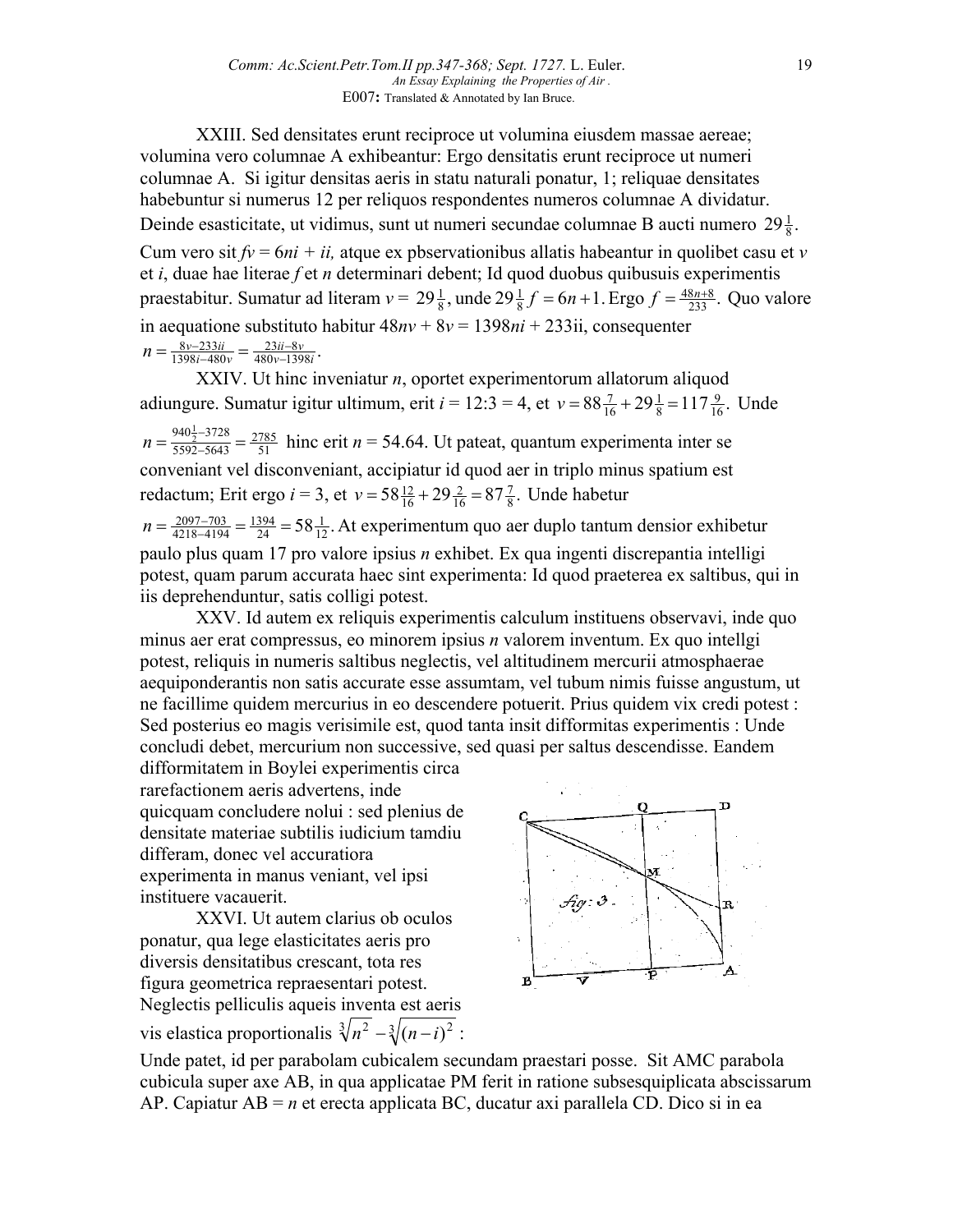capiatur  $CQ = i$ , applicatam correspondentem QM repraesentare vim aeris elasticam. Nam est QM = BC - PM. Sed BC est ut  $\sqrt[3]{AB^2}$  seu  $\sqrt[3]{n^2}$ , et PM ut  $\sqrt[3]{AP^2}$ , seu, ob AP = AB - BP,  $(CQ) = n - i$ , erit P, ut  $\sqrt[3]{(n-i)^2}$ . Ut ergo sit QM ut  $\sqrt[3]{n^2} - \sqrt[3]{(n-i)^2}$  cui quantitati etiam, ut patet, proportionalis est aeris elastica.

XXVII. Si ea accipiatur regula, qua vires aeris elasticae in ratione densitatum ponuntur; Ex hac figura patebit quantum ea a vero,si modo hanc theoriam veram appellare licet, aberret. Ducatur per puncta C et M recta CMR perpedicularem AD ex A in AB ductam secans in R; exprimet haec recta distantiis suis a CD vires elasticas secundum istam regulam aeri iuxta abscissas in linea CD condensato respondentes. Si igitur QM naturalem aeris vim elasticam denotet, regula ista in condensationibus iusto minorem exhibebit vim elasticam, at in rarefactionibus iusto maiorem, donec utraque regula aeri infinite rarefactio elasticitatem nullam attribuat.

XXVIII. Si certo constaret ratio quam *n* ad *i* habet, quantum haec regula in quovis casu a vero aberret, assignari posset : Nec non aeris vis elastica maxima AD, seu ratio AD : QM. Ob hunc defectum pono saltem  $n : i = q : 1$ . eritque  $n = qi$ , adeoque vis elastica QM erit ut  $\sqrt[3]{qi^2} - \sqrt[3]{(qi - i)^2}$ , dividatur per  $\sqrt[3]{i^2}$  utpote constantem, erit vis elastica aeris naturalis ut  $\sqrt[3]{q^2} - \sqrt[3]{(q-1)^2}$ . Assumatur quivis alius condensationis gradus, quo densitas sit ad naturalem ut *s* ad 1. Erit ea densitas *si,* adeoque vis elastica respondents erit  $\sqrt[3]{qi^2} - \sqrt[3]{(qi - si)^2}$ , erit ea igitur ut  $\sqrt[3]{q^2} - \sqrt[3]{(q - s)^2}$ . Unde sequitur, elasticitatem aeris naturalis esse ad elasticitatem aeris *s* vicibus densioris ut 1 ad  $\frac{3}{a^2} - \frac{3}{a} \frac{3}{a-1}$ <sup>2</sup>  $3(a^2 - 3)(a - 3)^2$  $(q-1)$  $(q-s)$  $-\sqrt[3]{(q -\sqrt[3]{(q \frac{q^2-\sqrt[3]{(q-s)^2}}{q^2-\sqrt[3]{(q-1)^2}}$  sed secundum regulam vulgarem oporteret esse ut 1 ad *s*, si  $s = q$  tum erit DR = *q*.QM, et AD =  $\frac{\sqrt[3]{q^2}}{\sqrt[3]{a^2 + 3(a-1)^2}}$  QM  $q^2 - \sqrt[3]{(q-1)}$  $\frac{q^2}{\sqrt{q}}$  QM Quia vero q valde est magnum respectu 1, erit  $\sqrt[3]{q^2 - \sqrt[3]{(q-1)^2}} = \frac{2}{3\sqrt[3]{q}}$ ; erit itaque AD =  $\frac{3}{2}q$  .QM. Regula ergo ea plua

dimidio nunquam a vero aberrare potest.

XXIX. Cognita pro quovis condensationis gradu aeris elasticitate, poterit inde inveniri quanta esse debeat aeris densitas in data quacunque altitudine. Cum enim aer naturalis comprimatur a pondere aeris superincumbentis, necesse est, ut, quo altius ascendatur, aer ob imminutum ibi atmosphaerae pondus rarior fiat. Nam ubique eiusque aer dilatatur, quoad pressio aequalis sit eius elasticitati. Sit igitur curva BMV scala



densitatum aeris, cuius nimirum applicatae PM exprimant aeris densitates in altitudinibus P. Sit A is locus, quo densitas aeris est maxima, adeoque ubi AB = *n*. Accipiatur locus quicunque P, cuius altitudo AP super A dicatur *x*; densitas vero ibi seu PM =  $v$ , erit ibi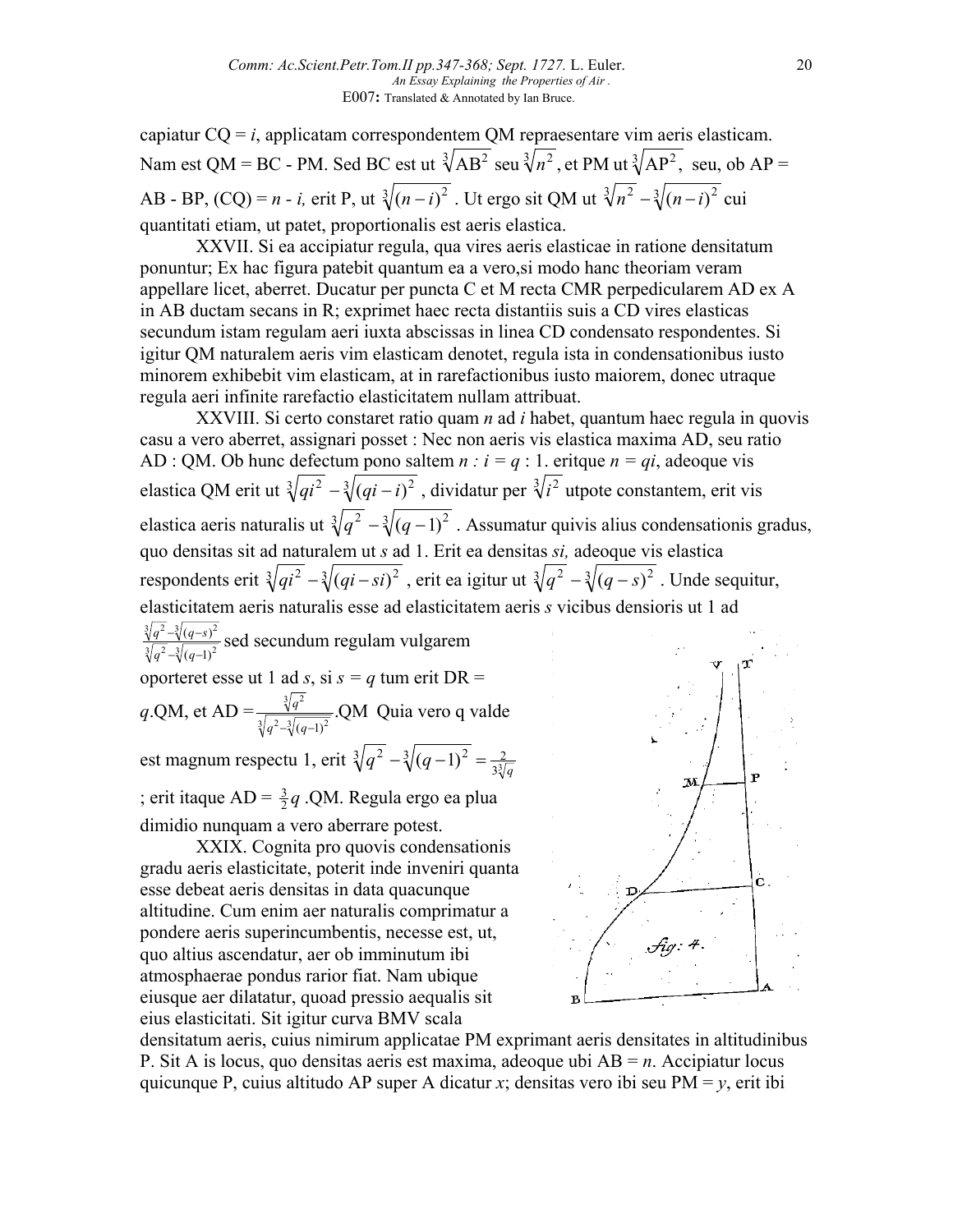aeris vis elastica ut  $\sqrt[3]{n^2} - \sqrt[3]{(n-y)^2}$ , cui proportionalis esse debet pressio ab aere superiore PT orta. Pressiones autem sunt ut densitates et altitudines coniunctim: Quamobrem erit pressio aeris superioris ut area MPTV i. e. ut − ∫ *ydx*. Est iaque

 $a\int ydx = \sqrt[3]{n^2 - \sqrt[3]{(n-y)^2}}$ , adeoque  $aydx = \frac{2dy}{3\sqrt[3]{(n-y)}}$  $aydx = \frac{2dy}{3\sqrt[3]{(n-y)}}$ ; unde  $adx = \frac{2dy}{3y\sqrt[3]{(n-y)}}$  $adx = \frac{2dy}{3y\sqrt[3]{(n-y)}}$  seu posito  $a = \frac{2}{3}$ , erit  $dx = \frac{dy}{y\sqrt[3]{(n-y)}}$  quae hoc modo integrari debet, ut posito  $x = 0$ , *y* fiat *= n*.

XXX. Si fiat  $n = y$  erit tum dx infinities maius quam dy, ergo tangens in B parallela erit axi verticali AT. Propterea haec curva alicubi punctum flexus contrarii habere videtur; id quod hoc modo invenietur. Quia est  $dx = \frac{dy}{y^3/(n-y)}$ ; erit

$$
dy = ydx\sqrt[3]{(n-y)}
$$
. Assume that  $dx$  produces  $dy$  is  $dy = dydx\sqrt[3]{(n-y)} - \frac{1}{3}ydx\sqrt[3]{(n-y)^3}$   
= 0.  
  $2x - 3y = y$ . Consequently,  $y = \frac{3}{4}n$ .  
  $2x - 3y = y$ . Consequently,  $y = \frac{3}{4}n$ .

erit loco, quo densitatis aeris est ad maximam ut 3 ad 4. Applicetur igitur  $CD =$  $\frac{3}{4}$  AB, erit in puncto D punctu flexus contrarii. Est deinde subtangens huius curvae  $\frac{ydx}{dy} = \frac{1}{\sqrt[3]{(n-y)}}$  $dy = \sqrt[3]{(n-y)}$  $\frac{ydx}{dy} = \frac{1}{\sqrt[3]{(n-y)}}$ . Unde colligitur si y fuerit respectu ipsius n valde paruum, tum

esse subtangentem constantem; Ut adeo hoc in casu haec cum curva cum logarithmica confundatur.

XXXI. Potest quidem aequatio pro ista curva  $dx = \frac{dy}{y\sqrt[3]{(n-y)}}$  ad quadraturam circuli et logarithmos reduci : sed inde multo difficilior inascitur eius curvae constructio, quam si quadraturus construatur. Designet igitur AMC parabolam cubicalem secundam, ut in fig. 3 sitque  $CD = n$ . Assumatur aeris densitas quaevis in CD, puta CQ, ponaturque  $CQ = y$ . Cuius applicaa respondens QM erit  $\sqrt[3]{n^2 - \sqrt[3]{(n-y)^2}}$ , cui proportionalis accipi − ∫ *ydx* debet. Dicatur QM, *z*, brevitatis ergo : eritque  $-ydx = dz$  et  $dx = \frac{-dx}{y}$ , atque  $x = \int \frac{-dz}{y}$ .  $ydx = dz$  et  $dx = \frac{-dx}{y}$ , atque  $x = \int \frac{-dz}{y}$ . Ducatur PM,

quae erit y, et in ea producta, si opus est,capiatur PN  $=\frac{1}{y}$ , erit area PBEN =  $\int \frac{-dz}{y}$ . *y dz* Quapropter in MQ prolongata accipiatur QL, quae sit ut area PBEN. Erit



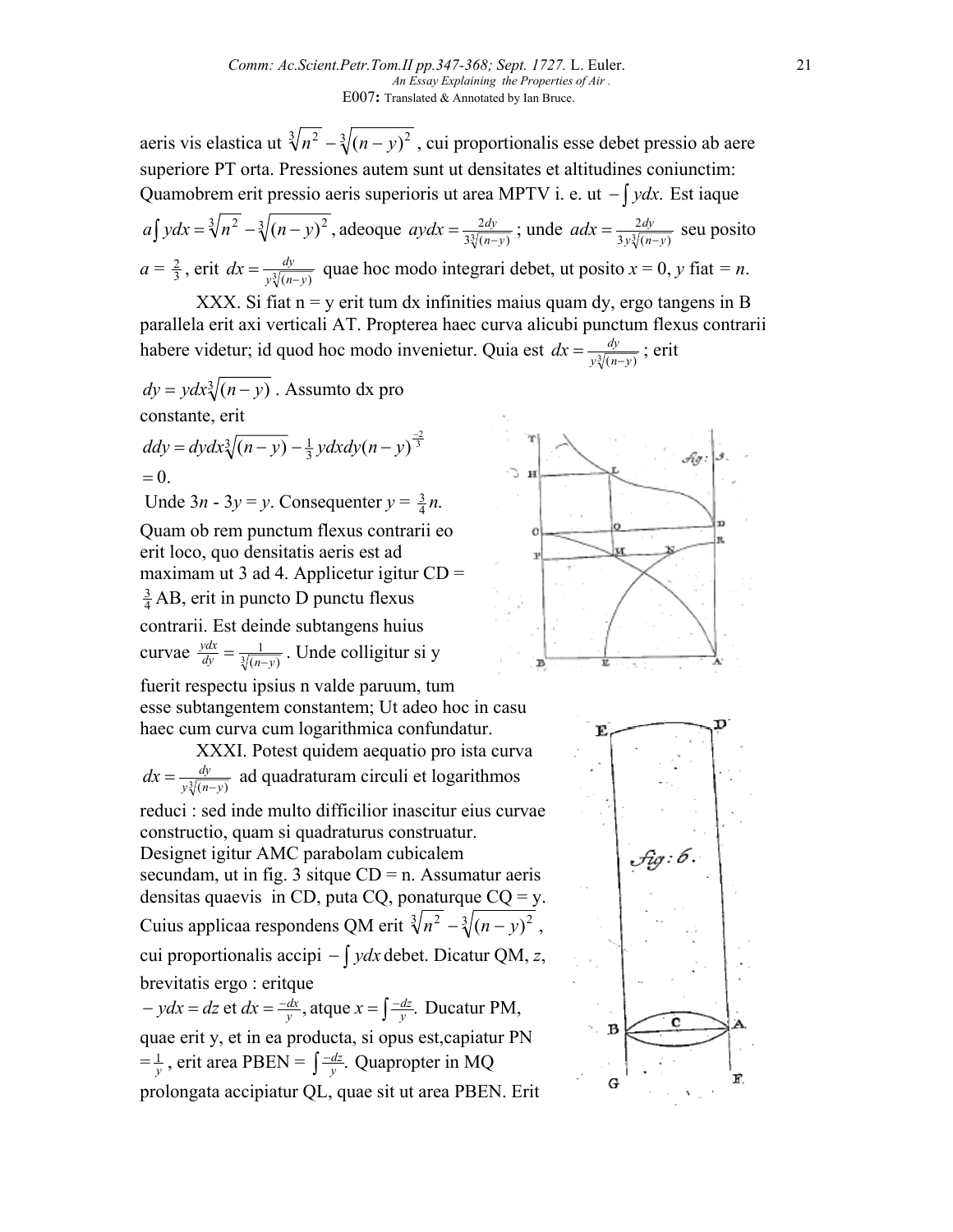punctum L in curva quaesita. Est enim ea, ducta LH, CH = LQ =  $\int \frac{-dz}{y} = x$ , et HL = CQ = *y*. Hoc igitur modo curva DLB determinabitur.

XXXII. Quae hucusque aeris proprietates ex theoria exposita derivatae sunt, eae nihil absoluti in se continent, sed tantum rationem dant, secundum quam elasticitas aeris pro diversis densitatibus, humiditatibus et materiae subtilis celeritatibus existimari debeat. Verum nunc absoluti quid tradam altitudinem columnae mercurialis determinaturus, quam datus aereus globulus sustinere valet. Sit itaque AB diameter horizontalis bullulae aereae, de qua intelligi debent, quae § 14 inventa sunt. Incumbat ei columna mercurialis ABED altitudinis  $AD = f$ , quae tanta sit, ut in aequilibrio consistat cum vi, quam bullula habet, sese expandendi. Haec autem columna in singulis bullulae punctis perpendiculariter agit in eius superficiem, idque vi, quae est ut altitudo columnae *f*, et basis seu superficies bullulae, quam premit, atque gravitas specifica coniunctim. Cum autem semidiameter AC sit = *a*; erit circulus maximus bullulae  $\frac{\pi a a}{2}$ , adeoque

semisuperficies eius *=* π*aa*, quae est basis, quae a columna mercuriali premitur. Exprimatur porro gravitatis specifica mercuri, respectu habito ad reliquis gravitates specificas, litera r, erit pressio, quam column mercurialis in bullulam exercet = π*aarf*.

XXXIII. Haec autem pressio destrui debet pressione a vi centrifuga materiae subtilis orta, quae etiam in singula superficiei puncta aequaliter agit. Quamobrem vis, qua vis centrifuga in haemisphaerium agit, idque extendere annititur, aequalis esse debet vi comprimenti columnae mercurialis. Vis autem ea est dimidium vis elasticae totius bullulae, cuius aequale pondus §14 inventum est,

$$
\frac{2\pi i k a a}{\sqrt[3]{(m-pm+p n)^2}} (\sqrt[3]{(m-i + pi - pm + pn)^2} - \sqrt[3]{(m-pm+p n-i)^2})
$$
; huius ergo dimidio aequari debet

pondus columnae mercurialis π*aarf*. Unde sequens enascitur aequatio :

$$
rf\sqrt[3]{(m-pm+pn)^2} = nk[\sqrt[3]{(m-i+pi-pm+pn)^2} - \sqrt[3]{(m-i-pm+pn)^2}] \text{ seu}
$$
  

$$
f = \frac{nk}{r}[\sqrt[3]{(\frac{m-i+pi-pm+pn}{m-pm+pn})^2} - \sqrt[3]{(\frac{m-i-pm+pn}{m-pm+pn})^2}].
$$

 $3r(qm+n(1-q))$ 

 $r(qm+n(1-q))$ 

3

*r*

 $3r(qm+n(1-q))$ 

XXXIV. Ut haec aequatio tractatu facilior evadat saltem pro naturali aeris statu, pono *i* admodum paruum respectu *n*; et propterea erit

$$
\sqrt[3]{(m-i+pi+pm)^2} = \sqrt[3]{(m-pm+pn)^2} + \frac{2(pi-i)}{3\sqrt[3]{(m-pm+pn)}}.
$$
 Atque eodem modo  
\n
$$
\sqrt[3]{(m-i-pm+pn)^2} = \sqrt[3]{(m-pm+pn)^2} + \frac{2i}{3\sqrt[3]{(m-pm+pn)}}.
$$
 Quibus valoribus  
\nsubstitutis, orietur haec aequatio  $rf(m-pm+pn) = \frac{2pnfk}{3r}$ , unde  $f = \frac{2p\pi ik}{3r(m-pn+pn)}$ . Sed si  
\nponatur humiditas in aere evanescens, erit  $p = 1$ . Tum igitur erit  $f = \frac{2ik}{3}$ . Si autem aer  
\nvaporibus fuerit infectus *p* eo minor erit unitate, quo plus vaporum in aere hospitatur;  
\nponatur itaque hoc in casu  $p = 1 - q$ , erit  
\n
$$
f = \frac{2p\pi k(1-q)}{3r(qm+n(1-q))} = \frac{2ik}{3r} - \frac{2qmik}{3r(qm+n(1-q))} = \frac{2ik}{3r} (1 - \frac{qm}{(qm+n(1-q))}).
$$

XXXV. Cum autem *f* indicet altitudinem columnae mercurialis in aequilibrio consistens, exprimet eadem litera *f* altitudinem mercurii in barometro. Ex inventa igitur aequatione, datis velocitate materiae subtilis in bullulis gyrantis, aeris et materiae subtilis gravitatibus specificis, atque quantitate aquae in aere versantis, inveniri poterit altitudo

*r*

 $qm+n(1-q)$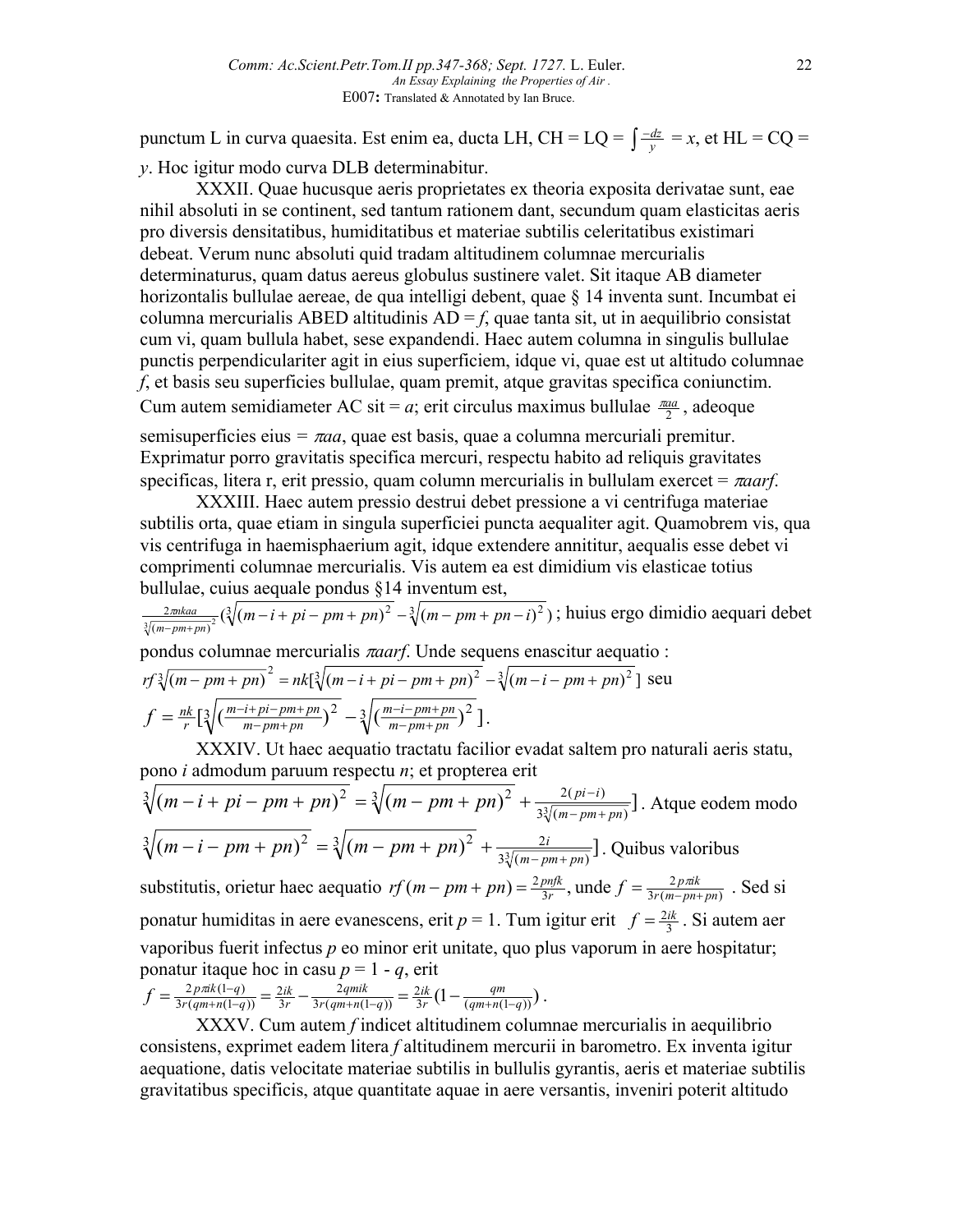mercurii in barometro. Nam *r* gravitas specifica mercurii, ut et m gravitas specifica aquae aliunde iam constant. Percurram itaque casus, quibus mercurius ascendere, et quibus descendere debet; ut inde pateat, quid in aere acciderit et ascendente et descendente mercurio in barometro. Ad hoc cum tantum ratione opus sit, negligo factorem  $\frac{2}{3r}$ ,

tanquam constantem, eritque *f* ut  $ik(1 - \frac{qm}{(qm+n(1-q))})$ .

XXXVI. Hinc igitur consequitur manente facto, *ik* mercurium in barometro ascendre decrescente fractione  $\frac{qm}{(qm+n(1-q))}$ . Haec vero fractio crescente q etiam crescit, decrescente vero *q* decrescit : Nam crescente *q* elemento *dq*, fractio crescet elemento  $(qm+n(1-q))^{2}$  $\frac{mndq}{+n(1-q)^2}$ . Quamobrem manente facto *ik* mercurius in barometro ascendere decrescente aeris humiditate; ea vero aucta mercurius descendere debebit. Atque hanc puto esse rationem, cur ascensus mercurii in barometro plerumque coelum serenum, descensus vero pluviam adversumque tempestatem praenunciet : Illo enim casu aer maximam partem a vaporibus vacuus est, hoc vero iis magis infectus.

XXXVII. Possunt quidem aliae concurrere rationes, ob quas mercurius ascendere vel descendere queat immutata vaporum quantitate : Quando scilicet factum ik crescit vel decrescit. Sed fortasse hoc factum sendibiliter neque crescere neque decrescere potest. proptera alterutram literam eadem fere ratione auctam, qua altera diminuitur. Nam velocitas materiae subtilis, cuius quadratum est ut *k*, augmenta accipit aucto calore, sed idem calor aerem rarefacit, et quantitatem *i* minorem efficit, ut ergo factum *ik* quasi semper permaneat. Ex quo intelligitur tute semper ascensum vel descensum mercurii diminutae vel auctae vaporum in aere versantium quantitati attribui posse, quanquam negari non possit et factum *ik* quodammodo effectum humiditatis et augere et diminuere posse.

XXXVIII. Neque vero hinc inferre licet, barometrum idem ac hydrometrum praestare oportere; cum et hoc humiditatem aeris monstret. Sed id considerandum est, barometri effectus a tota aeris massa seu totius atmosphaerae statu pendere; hygrometri autem a solo aere id ambiente. Quamobrem altitudo mercurii in barometro incrementa accipit, si universus aer a vaporibus liberatur, decrementa vero si is vaporibus impraegnatur. Unde colligitur hygrometrum sere summam siccitatem ostendere posse, cum altitudo mercurii minima sit; et similiter hygrometrum humiditatem indicare posse, cum mercuriis summam altitudinem attigerit.

XXXIX. Si humiditas aeris evanescat, habetur iuxta § 33 haec aequatio  $f = \frac{2ik}{3r}$ , quam n non ingreditur. Ex ea igitur cum experimentis ratio *r : i*, ut et altitudo *f* constet, inveni potest altitudo *k*, ex qua grave cadendo velocitatem acquirit ei, qua materia subtilis in bullulis aeris gyratur, aequalem; Est enim  $k = \frac{3rf}{2i}$ . Circa quam expressionem observo eam excepto coefficiente numero  $\frac{3}{2}$  eandem esse cum altitudine generante velocitatem, qua sonus per aerem promovetur, ut ergo velocitas materiae subtilis constantem habeat rationem ad velocitatem soni. Hic autem animum abducaere oportet humiditate aeris, qua accedente *k* alio modo exprimetur.

XL. Observatur altitudo mercurii in barometro a 22 usque ad 24 et ultra dig. Pedis Rhenani. Cum autem aerem a vaporibus vacuum supponam, attribuo literae f maximam, quam habere potest altitudinem , nempe 2460 scrup. Ped. Rhenani. Dein rationem r ad I